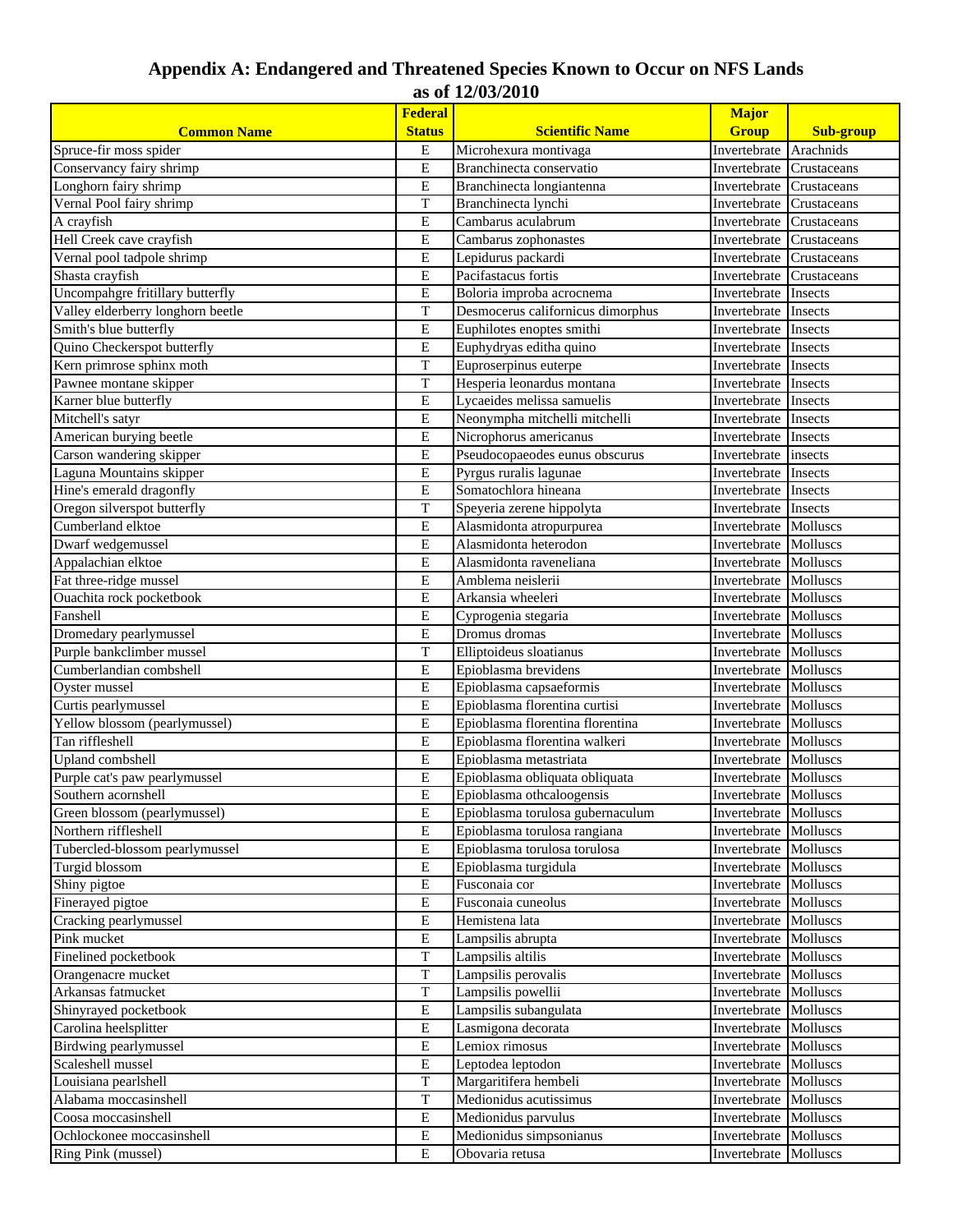|                                      | <b>Federal</b>               |                                         | <b>Major</b> |                         |
|--------------------------------------|------------------------------|-----------------------------------------|--------------|-------------------------|
| <b>Common Name</b>                   | <b>Status</b>                | <b>Scientific Name</b>                  | <b>Group</b> | <b>Sub-group</b>        |
| Littlewing pearlymussel              | E                            | Pegias fabula                           | Invertebrate | Molluscs                |
| Orangefoot pimpleback                | E                            | Plethobasus cooperianus                 | Invertebrate | Molluscs                |
| Clubshell                            | E                            | Pleurobema clava                        | Invertebrate | Molluscs                |
| James spinymussel                    | $\overline{E}$               | Pleurobema collina                      | Invertebrate | Molluscs                |
| Southern clubshell                   | E                            | Pleurobema decisum                      | Invertebrate | Molluscs                |
| Dark pigtoe                          | E                            | Pleurobema furvum                       | Invertebrate | Molluscs                |
| Southern pigtoe                      | E                            | Pleurobema georgianum                   | Invertebrate | Molluscs                |
| Ovate clubshell                      | E                            | Pleurobema perovatum                    | Invertebrate | Molluscs                |
| Rough pigtoe                         | E                            | Pleurobema plenum                       | Invertebrate | <b>Molluscs</b>         |
| Oval pigtoe                          | E                            | Pleurobema pyriforme                    | Invertebrate | Molluscs                |
| Heavy pigtoe                         | E                            | Pleurobema taitanum                     | Invertebrate | Molluscs                |
| Fat pocketbook                       | ${\bf E}$                    | Potamilus capax                         | Invertebrate | Molluscs                |
| Heavy pigtoe                         | E                            | Potamilus inflatus                      | Invertebrate | Molluscs                |
| Triangular kidneyshell               | E                            | Ptychobranchus greenii                  | Invertebrate | Molluscs                |
| Rough rabbitsfoot                    | E                            | Quadrula cylindrica strigillata         | Invertebrate | Molluscs                |
| Winged maplefoot                     | $\overline{\mathrm{E}}$      | Quadrula fragrosa                       | Invertebrate | Molluscs                |
| Cumberland monkeyface (pearlymussel) | E                            | Quadrula intermedia                     | Invertebrate | Molluscs                |
| Appalachian monkeyface               | E                            | Quadrula sparsa                         | Invertebrate | Molluscs                |
| Purple bean mussel                   | E                            | Villosa perpurpurea                     | Invertebrate | Molluscs                |
| Cumberland bean pearlymussel         | E                            | Villosa trabalis                        | Invertebrate | Molluscs                |
| Tumbling Creek cave snail            | E                            | Antrobia culveri                        | Invertebrate | Snails                  |
| Lacy elimia                          | T                            | Elimia crenatella                       | invertebrate | Snails                  |
| Magazine mountain shagreen           | T                            | Inflectarius magazinensis               | Invertebrate | Snails                  |
| Round rocksnail                      | T                            | Leptoxis ampla                          | Invertebrate | Snails                  |
| Painted rocksnail                    | $\overline{T}$               | Invertebrate<br>Leptoxis taeniata       |              | Snails                  |
| Flat pebblesnail                     | E                            | Lepyrium showalteri                     | Invertebrate | Snails                  |
| Cylindrical lioplax                  | E                            | Lioplax cyclostomaformis                | Invertebrate | Snails                  |
| Noonday globe                        | T                            | Patera clarki nantahala                 | Invertebrate | Snails                  |
| Alamosa springsnail                  | $\overline{E}$               | Tryonia alamosae<br>Invertebrate        |              | Snails                  |
| Tulotoma snail                       | E                            | Tulotoma magnifica                      | Invertebrate | Snails                  |
| Hart's tongue fern                   | T                            | Asplenium scolopendrium var. americanum | Plant        | Ferns / Fern Allies     |
| Louisiana quillwort                  | E                            | Isoetes louisianensis                   | Plant        | Ferns / Fern Allies     |
| Alabama streak-sorus fern            | T                            | Thelypteris pilosa var. alabamensis     | Plant        | Ferns / Fern Allies     |
| San Diego thorn-mint                 | T                            | Acanthomintha ilicifolia                | Plant        | <b>Flowering Plants</b> |
| Northern wild monkshood              | T                            | Aconitum noveboracense                  | Plant        | <b>Flowering Plants</b> |
| Sensitive joint-vetch                | T                            | Aeschynomene virginica                  | Plant        | <b>Flowering Plants</b> |
| Munz's onion                         | E                            | Allium munzii                           | Plant        | <b>Flowering Plants</b> |
| Price's potato-bean                  | $\mathbf T$                  | Apios priceana                          | Plant        | <b>Flowering Plants</b> |
| McDonald's rock-cress                | E                            | Arabis macdonaldiana                    | Plant        | <b>Flowering Plants</b> |
| Shale Barren rock-cress              | E                            | Arabis serotina                         | Plant        | <b>Flowering Plants</b> |
| Marsh sandwort                       | E                            | Arenaria paludicola                     | Plant        | <b>Flowering Plants</b> |
| Bear Valley sandwort                 | T                            | Arenaria ursina                         | Plant        | <b>Flowering Plants</b> |
| Sacramento prickly-poppy             | E                            | Argemone pleiacantha ssp. pinnatisecta  | Plant        | <b>Flowering Plants</b> |
| Mead's milkweed                      | T                            | Asclepias meadii                        | Plant        | <b>Flowering Plants</b> |
| Cushenbury milk-vetch                | Е                            | Astragalus albens                       | Plant        | <b>Flowering Plants</b> |
| Applegate's milk-vetch               | ${\bf E}$                    | Astragalus applegatei                   | Plant        | <b>Flowering Plants</b> |
| Braunton's milk-vetch                | E                            | Astragalus brauntonii                   | Plant        | <b>Flowering Plants</b> |
| Desert milkvetch                     | T                            | Astragalus desereticus                  | Plant        | <b>Flowering Plants</b> |
| Coachella milk-vetch                 | E                            | Astragalus lentiginosus var. coachellae | Plant        | <b>Flowering Plants</b> |
| Heliotrope milk-vetch                | $\overline{T}$               | Astragalus limnocharis var. montii      | Plant        | <b>Flowering Plants</b> |
| Osterhout's milk-vetch               | Е<br>Astragalus osterhoutii  |                                         | Plant        | <b>Flowering Plants</b> |
| Triplerib milk-vetch                 | E<br>Astragalus tricarinatus |                                         | Plant        | <b>Flowering Plants</b> |
| Encinitas baccharis                  | T<br>Baccharis vanessae      |                                         | Plant        | <b>Flowering Plants</b> |
| Nevin's barberry                     | $\overline{E}$               | Berberis nevinii                        | Plant        | <b>Flowering Plants</b> |
| Virginia round-leaf birch            | T                            | Betula uber                             | Plant        | <b>Flowering Plants</b> |
| Florida bonamia                      | $\mathbf T$                  | Bonamia grandiflora                     | Plant        | <b>Flowering Plants</b> |
| Thread-leaved brodiaea               | T                            | Brodiaea filifolia                      | Plant        | <b>Flowering Plants</b> |
| Capa rosa                            | E                            | Callicarpa ampla                        | Plant        | <b>Flowering Plants</b> |
| Mariposa pussypaws                   | T                            | Calyptridium pulchella                  | Plant        | <b>Flowering Plants</b> |
| Ashgray paintbrush                   | T                            | Castilleja cinerea                      | Plant        | <b>Flowering Plants</b> |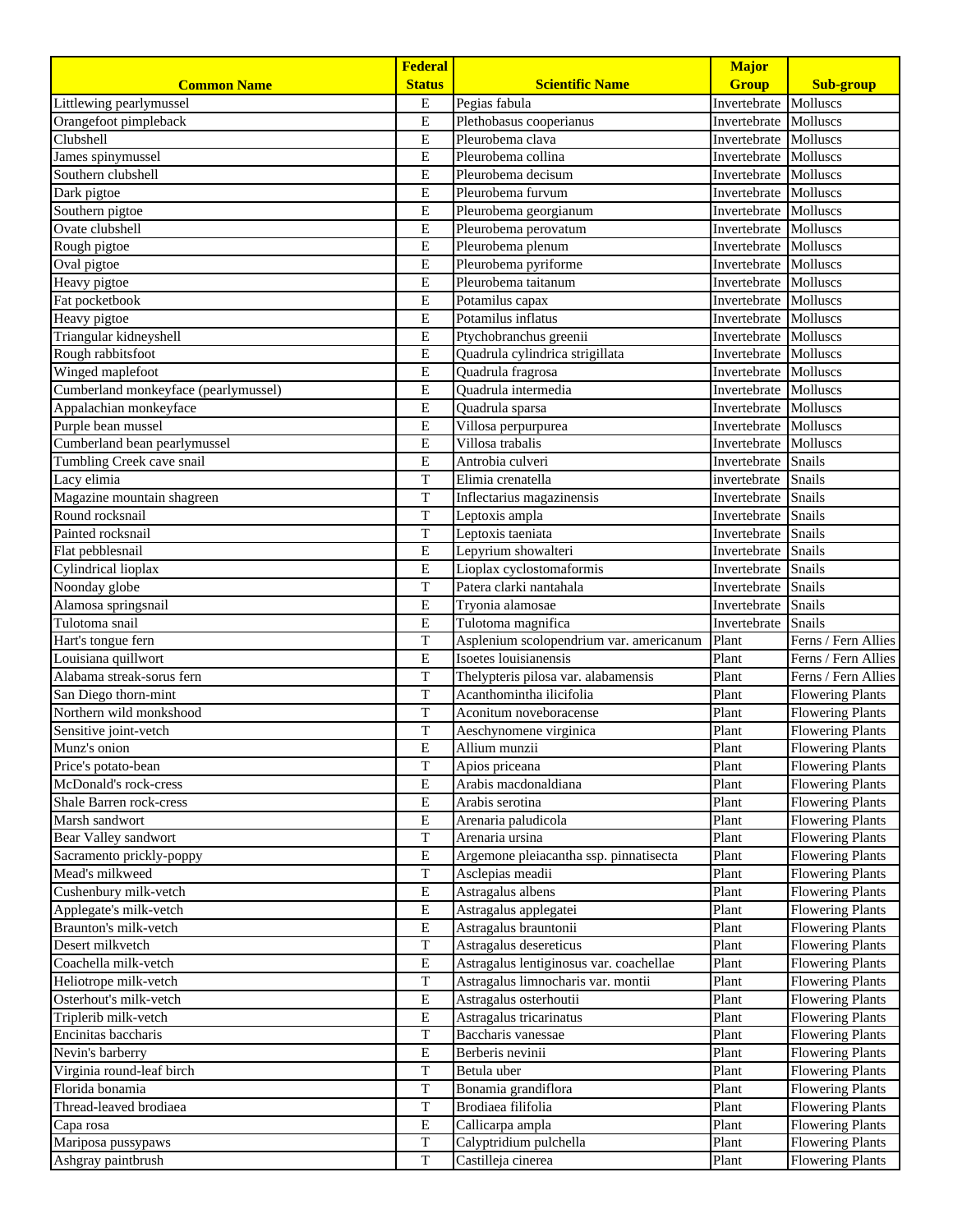|                                     | <b>Federal</b>                       |                                             | <b>Major</b> |                         |
|-------------------------------------|--------------------------------------|---------------------------------------------|--------------|-------------------------|
| <b>Common Name</b>                  | <b>Status</b>                        | <b>Scientific Name</b>                      | <b>Group</b> | <b>Sub-group</b>        |
| Vail Lake ceanothus                 | T                                    | Ceanothus ophiochilus                       | Plant        | <b>Flowering Plants</b> |
| Purple amole                        | $\mathbf T$                          | Chlorogalum purpureum var. reductum         | Plant        | <b>Flowering Plants</b> |
| La Graciaosa thistle                | E                                    | Cirsium loncholepis                         | Plant        | <b>Flowering Plants</b> |
| Pitcher's thistle                   | $\rm T$                              | Cirsium pitcheri                            | Plant        | <b>Flowering Plants</b> |
| Sacramento Mountain thistle         | $\overline{T}$                       | Cirsium vinaceum                            | Plant        | <b>Flowering Plants</b> |
| Springville fairyfan                | $\overline{T}$                       | Clarkia springvillensis                     | Plant        | <b>Flowering Plants</b> |
| Alabama leather flower              | $\overline{E}$                       | Clematis socialis                           | Plant        | <b>Flowering Plants</b> |
| Pigeon wings                        | T                                    | Clitoria fragrans                           | Plant        | <b>Flowering Plants</b> |
| Apalachicola rosemary               | Е                                    | Conradina glabra                            | Plant        | <b>Flowering Plants</b> |
| Cumberland rosemary                 | T                                    | Conradina verticillata                      | Plant        | <b>Flowering Plants</b> |
| Pima Pineapple cactus               | $\mathbf E$                          | Coryphantha scheeri var. robustispina       | Plant        | <b>Flowering Plants</b> |
| Leafy Prairie clover                | $\mathbf E$                          | Dalea foliosa                               | Plant        | <b>Flowering Plants</b> |
| Slender-horned spineflower          | E                                    | Dodecahema leptoceras                       | Plant        | <b>Flowering Plants</b> |
| Santa Monica Mountains dudleya      | T                                    | Dudleya cymosa ssp. ovatifolia              | Plant        | <b>Flowering Plants</b> |
| Smooth purple coneflower            | $\mathbf E$                          | Echinacea laevigata                         | Plant        | <b>Flowering Plants</b> |
| Kuenzler hedgehog cactus            | E                                    | Echinocereus fendleri var. kuenzleri        | Plant        | <b>Flowering Plants</b> |
| Arizona hedgehog cactus             | $\overline{E}$                       | Echinocereus triglchidiatus var. arizonicus | Plant        | <b>Flowering Plants</b> |
| Kern mallow                         | $\mathbf E$                          | Eremalche kernensis                         | Plant        | <b>Flowering Plants</b> |
| Giant woolstar                      | $\bf E$                              | Eriastrum densifolium ssp. sanctorum        | Plant        | <b>Flowering Plants</b> |
| Hoover's woolstar                   | T                                    | Eriastrum hooveri                           | Plant        | <b>Flowering Plants</b> |
| Maguire daisy                       | T                                    | Erigeron maguirei                           | Plant        | <b>Flowering Plants</b> |
| Parish's fleabane                   | T                                    | Erigeron parishii                           | Plant        | <b>Flowering Plants</b> |
| Zuni fleabane                       | T                                    | Erigeron rhizomatus                         | Plant        | <b>Flowering Plants</b> |
| Southern Mountain buckwheat         | T                                    | Eriogonum kennedyi var. austromontanum      | Plant        | <b>Flowering Plants</b> |
| Scrub buckwheat                     | $\overline{T}$                       | Eriogonum longifolium var. gnaphalifolium   | Plant        | <b>Flowering Plants</b> |
| Cushenbury buckwheat                | E                                    | Eriogonum ovalifolium var. vineum           | Plant        | <b>Flowering Plants</b> |
| Uvillo                              | $\mathbf E$                          | Eugenia haematocarpa                        | Plant        | <b>Flowering Plants</b> |
| Penland alpine fen mustard          | T                                    | Eutrema penlandii                           | Plant        | <b>Flowering Plants</b> |
| Mexican flannelbush                 | $\overline{E}$                       | Fremontodendron mexicanum                   | Plant        | <b>Flowering Plants</b> |
| Gentner's fritillary                | E                                    | Fritillaria gentneri                        | Plant        | <b>Flowering Plants</b> |
| Colorado butterfly plant            | $\overline{T}$                       | Gaura neomexicana ssp. coloradensis         | Plant        | <b>Flowering Plants</b> |
| Geocarpon                           | T                                    | Geocarpon minimum                           | Plant        | <b>Flowering Plants</b> |
| Spreading avens                     | ${\bf E}$                            | Geum radiatum                               | Plant        | <b>Flowering Plants</b> |
| Showy stickweed                     | Е                                    | Hackelia venusta                            | Plant        | <b>Flowering Plants</b> |
| Harper's beauty                     | $\overline{E}$                       | Harperocallis flava                         | Plant        | <b>Flowering Plants</b> |
| Todsen's pennyroyal                 | $\mathbf E$                          | Hedeoma todsenii                            | Plant        | <b>Flowering Plants</b> |
| Virginia sneezeweed                 | T                                    | Helenium virginicum                         | Plant        | <b>Flowering Plants</b> |
| Eggert's sunflower                  | $\overline{T}$                       | Helianthus eggertii                         | Plant        | <b>Flowering Plants</b> |
| Schweinitz's sunflower              | $\overline{E}$                       | Helianthus schweinitzii                     | Plant        | <b>Flowering Plants</b> |
| Swamp pink                          | T                                    | Helonias bullata                            | Plant        | <b>Flowering Plants</b> |
| Dwarf-flowered heartleaf            | $\rm T$                              | Hexastylis naniflora                        | Plant        | <b>Flowering Plants</b> |
| Roan Mountain bluet                 | $\overline{E}$                       | Houstonia purpurea var. montana             | Plant        | <b>Flowering Plants</b> |
| Water howellia                      | T                                    | Howellia aquatilis                          | Plant        | <b>Flowering Plants</b> |
| Mountain golden heather             | $\overline{T}$                       | Hudsonia montana                            | Plant        | <b>Flowering Plants</b> |
| Lakeside daisy                      | T                                    | Hymenoxys herbacea                          | Plant        | <b>Flowering Plants</b> |
| Prairiedawn                         | ${\bf E}$                            | Hymenoxys texana                            | Plant        | <b>Flowering Plants</b> |
| Cuero de Sapo                       | $\mathbf E$                          | Ilex sintenisii                             | Plant        | <b>Flowering Plants</b> |
| Peter's mountain-mallow             | ${\bf E}$                            | Iliamna corei                               | Plant        | <b>Flowering Plants</b> |
| Holy Ghost ipomopsis                | Ε                                    | Ipomopsis sancti-spiritus                   | Plant        | <b>Flowering Plants</b> |
| Dwarf lake iris                     | T                                    | Iris lacustris                              | Plant        | <b>Flowering Plants</b> |
| Small whorled pogonia               | T                                    | Isotria medeoloides                         | Plant        | <b>Flowering Plants</b> |
| San Joaquin wooly-threads           | ${\bf E}$<br>Lembertia congdonii     |                                             | Plant        | <b>Flowering Plants</b> |
| Babyfoot orchid                     | $\mathbf E$<br>Lepanthes eltoroensis |                                             | Plant        | <b>Flowering Plants</b> |
| Slick spot peppergrass              | T                                    | Lepidium papilliferum                       | Plant        | <b>Flowering Plants</b> |
| Missouri bladder-pod                | ${\bf E}$                            | Lesquerella filiformis                      | Plant        | <b>Flowering Plants</b> |
| San Bernardino Mountains bladderpod | ${\bf E}$                            | Lesquerella kingii ssp. bernardina          | Plant        | <b>Flowering Plants</b> |
| Lyrate bladderpod                   | $\overline{T}$                       | Lesquerella lyrata                          | Plant        | <b>Flowering Plants</b> |
| White bladderpod                    | $\mathbf E$                          | Lesquerella pallida                         | Plant        | <b>Flowering Plants</b> |
| Heller's blazing star               | T                                    | Liatris helleri                             | Plant        | <b>Flowering Plants</b> |
| Huaachuca water umbel               | $\mathbf E$                          | Lilaeopsis schaffneriana var. recurva       | Plant        | <b>Flowering Plants</b> |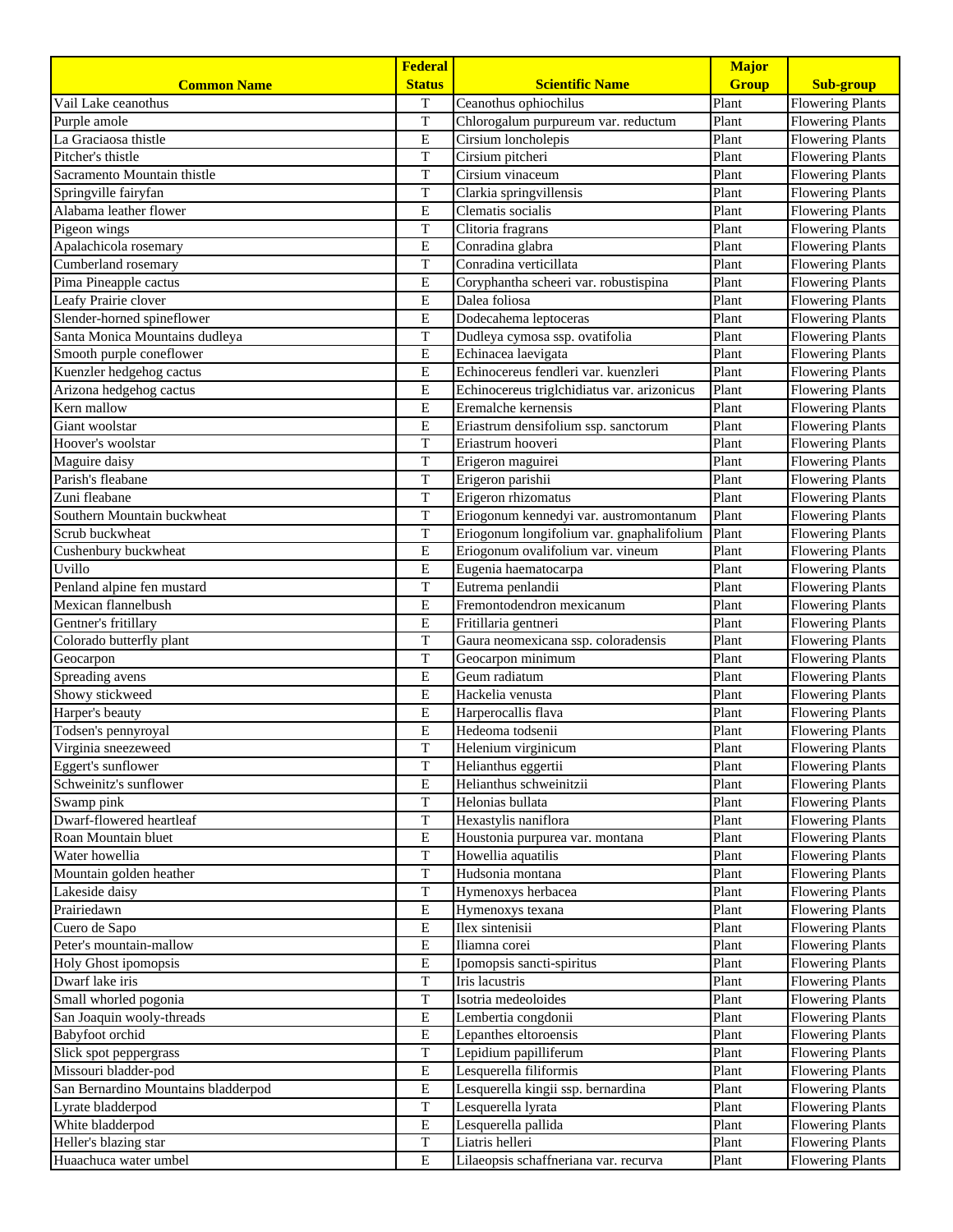| <b>Status</b><br><b>Scientific Name</b><br><b>Group</b><br><b>Sub-group</b><br><b>Common Name</b><br>Lilium occidentale<br>Western lily<br>Е<br>Plant<br><b>Flowering Plants</b><br>E<br>Plant<br><b>Flowering Plants</b><br><b>Butte County meadowfoam</b><br>Limnanthes floccosa ssp. californica<br>E<br>Lindera melissifolia<br>Plant<br>Pondberry<br><b>Flowering Plants</b><br>E<br>Cook's lomatium<br>Plant<br>Lomatium cookii<br><b>Flowering Plants</b><br>Kincaid's lupine<br>T<br>Plant<br><b>Flowering Plants</b><br>Lupinus oreganus var. kincaidii<br>E<br>Lysimachia asperulifolia<br>Plant<br><b>Flowering Plants</b><br>Rough-leaf loosestrife<br>$\mathbf T$<br>Macbridea alba<br>Plant<br>White bird-in-a-nest<br><b>Flowering Plants</b><br>T<br>Plant<br>Marshallia mohrii<br><b>Flowering Plants</b><br>Mohr's Barbara's buttons<br>T<br>Plant<br><b>Flowering Plants</b><br>Michigan monkeyflower<br>Mimulus glabratus var. michiganensis<br>Plant<br>Cumberland sandwort<br>Е<br>Minuartia cumberlandensis<br><b>Flowering Plants</b><br>Macfarlane's four-o'-clock<br>T<br>Plant<br>Mirabilis macfarlanei<br><b>Flowering Plants</b><br>E<br>Plant<br><b>Britton's beargrass</b><br>Nolina brittonia<br><b>Flowering Plants</b><br>E<br>Plant<br>Bakersfield cactus<br><b>Flowering Plants</b><br>Opuntia basilaris var. treleasei<br>T<br>Plant<br>Slender orcutt grass<br><b>Flowering Plants</b><br>Orcuttia tenuis<br>E<br>Plant<br><b>Flowering Plants</b><br>Canby's Dropwort<br>Oxypolis canbyi<br>E<br>Plant<br>Cushenbury oxytheca<br>Oxytheca parishii var. goodmaniana<br><b>Flowering Plants</b><br>T<br>Plant<br><b>Flowering Plants</b><br><b>Fassett's locoweed</b><br>Oxytropis campestris var. chartacea<br>E<br>Pediocactus despainii<br>Plant<br>San Rafael cactus<br><b>Flowering Plants</b><br>T<br>Plant<br>Winkler cactus<br>Pediocactus winkleri<br><b>Flowering Plants</b><br>E<br>Plant<br>Penstemon haydenii<br><b>Flowering Plants</b><br>Blowout penstemon<br>Plant<br>Penland's penstemon<br>E<br>Penstemon penlandii<br><b>Flowering Plants</b><br>Phacelia argillacea<br>Plant<br>Clay phacelia<br>E<br><b>Flowering Plants</b><br>E<br>Phacelia formosula<br>Plant<br>North Park phacelia<br><b>Flowering Plants</b><br>Yreka phlox<br>E<br>Plant<br>Phlox hirsuta<br><b>Flowering Plants</b><br>T<br>Plant<br>Godfrey's butterwort<br>Pinguicula ionantha<br><b>Flowering Plants</b><br>$\mathbf E$<br>Plant<br>Ruth's golden-aster<br>Pityopsis ruthii<br><b>Flowering Plants</b><br>Rough popcorn flower<br>E<br>Plant<br>Plagiobothrys hirtus<br><b>Flowering Plants</b><br>Eastern prairie white-fringed orchid<br>T<br>Plant<br>Platanthera leucophaea<br><b>Flowering Plants</b><br>T<br>Plant<br>Western prairie fringed orchid<br>Platanthera praeclara<br><b>Flowering Plants</b><br>${\bf E}$<br>Pleodendron macranthum<br>Plant<br>Chupacallos<br><b>Flowering Plants</b><br>E<br>San Bernardino bluegrass<br>Plant<br>Poa atropurpurea<br><b>Flowering Plants</b><br>E<br>Plant<br>Polygala lewtonii<br><b>Flowering Plants</b><br>Lewton's polygala<br>T<br>Primula maguirei<br>Plant<br>Maguire primrose<br><b>Flowering Plants</b><br>T<br>Pseudobahia peirsonii<br>Plant<br>San Joaquin adobe sunburst<br><b>Flowering Plants</b><br>E<br>Ptilimnium nodosum<br>Plant<br>Harperella<br><b>Flowering Plants</b><br>Arizona cliffrose<br>${\bf E}$<br>Plant<br>Purshia subintegra<br><b>Flowering Plants</b><br>E<br>Plant<br>Rhododendron minus var. champmanii<br><b>Flowering Plants</b><br>Chapman's rhododendron<br>$\overline{T}$<br>Plant<br>Miccosukee gooseberry<br>Ribes echinellum<br><b>Flowering Plants</b><br><b>Flowering Plants</b><br>Gambel's watercress<br>Е<br>Rorippa gambelii<br>Plant<br>E<br><b>Flowering Plants</b><br>Bunched arrowhead<br>Sagittaria fasciculata<br>Plant<br>T<br>Kral's water plantain<br>Sagittaria secundifolia<br>Plant<br><b>Flowering Plants</b><br>$\overline{E}$<br>Green pitcher plant<br>Sarracenia oreophila<br>Plant<br><b>Flowering Plants</b><br>$\overline{E}$<br>Alabama canebrake pitcher plant<br>Sarracenia rubra ssp. alabamensis<br>Plant<br><b>Flowering Plants</b><br>${\bf E}$<br>Sarracenia rubra ssp. jonesii<br>Plant<br>Mountain sweet pitcher plant<br><b>Flowering Plants</b><br>E<br>Plant<br>American chaffseed<br>Schwalbea americana<br><b>Flowering Plants</b><br>Е<br>Scirpus ancistrochaetus<br>Plant<br><b>Flowering Plants</b><br>Northeastern bulrush<br>Unita Basin hookless cactus<br>T<br>Sclerocactus glaucus<br>Plant<br><b>Flowering Plants</b><br>T<br>Scutellaria floridana<br>Plant<br><b>Flowering Plants</b><br>Florida skullcap<br>Plant<br>Large flowered skullcap<br>T<br>Scutellaria montana<br><b>Flowering Plants</b><br>T<br>Plant<br>San Francisco Peaks groundsel<br>Senecio franciscana<br><b>Flowering Plants</b><br>T<br>Plant<br><b>Flowering Plants</b><br>Layne's butterweed<br>Senecio layneae<br>Keck's checker mallow<br>E<br>Sidalcea keckii<br>Plant<br><b>Flowering Plants</b><br>Nelson's checker mallow<br>T<br>Sidalcea nelsoniana<br>Plant<br><b>Flowering Plants</b><br>E<br>Wenatchee Mountains checker mallow<br>Plant<br><b>Flowering Plants</b><br>Sidalcea oregana var. calva<br>E<br>Sidalcea pedata<br>Bird-footed checkerbloom<br>Plant<br><b>Flowering Plants</b><br>T<br>Silene spaldingii<br>Plant<br>Spalding's catchfly<br><b>Flowering Plants</b><br>$\overline{E}$<br>Sisyrinchium dichotomum<br>Plant<br>White irisette<br><b>Flowering Plants</b><br>White-Haired goldenrod<br>T<br>Solidago albopilosa<br>Plant<br><b>Flowering Plants</b><br>T<br>Solidago houghtonii<br>Houghton's goldenrod<br>Plant<br><b>Flowering Plants</b><br>T<br>Plant |                      | <b>Federal</b> |                     | <b>Major</b> |                         |
|---------------------------------------------------------------------------------------------------------------------------------------------------------------------------------------------------------------------------------------------------------------------------------------------------------------------------------------------------------------------------------------------------------------------------------------------------------------------------------------------------------------------------------------------------------------------------------------------------------------------------------------------------------------------------------------------------------------------------------------------------------------------------------------------------------------------------------------------------------------------------------------------------------------------------------------------------------------------------------------------------------------------------------------------------------------------------------------------------------------------------------------------------------------------------------------------------------------------------------------------------------------------------------------------------------------------------------------------------------------------------------------------------------------------------------------------------------------------------------------------------------------------------------------------------------------------------------------------------------------------------------------------------------------------------------------------------------------------------------------------------------------------------------------------------------------------------------------------------------------------------------------------------------------------------------------------------------------------------------------------------------------------------------------------------------------------------------------------------------------------------------------------------------------------------------------------------------------------------------------------------------------------------------------------------------------------------------------------------------------------------------------------------------------------------------------------------------------------------------------------------------------------------------------------------------------------------------------------------------------------------------------------------------------------------------------------------------------------------------------------------------------------------------------------------------------------------------------------------------------------------------------------------------------------------------------------------------------------------------------------------------------------------------------------------------------------------------------------------------------------------------------------------------------------------------------------------------------------------------------------------------------------------------------------------------------------------------------------------------------------------------------------------------------------------------------------------------------------------------------------------------------------------------------------------------------------------------------------------------------------------------------------------------------------------------------------------------------------------------------------------------------------------------------------------------------------------------------------------------------------------------------------------------------------------------------------------------------------------------------------------------------------------------------------------------------------------------------------------------------------------------------------------------------------------------------------------------------------------------------------------------------------------------------------------------------------------------------------------------------------------------------------------------------------------------------------------------------------------------------------------------------------------------------------------------------------------------------------------------------------------------------------------------------------------------------------------------------------------------------------------------------------------------------------------------------------------------------------------------------------------------------------------------------------------------------------------------------------------------------------------------------------------------------------------------------------------------------------------------------------------------------------------------------------------------------------------------------------------------------------------------------------------------------------------------------------------------------------------------------------------------------------------------------------------------------------------------------------------------------------------------------------------------------------------------------------------------------------------------------------------------------------------------------------------------------------------------------------------------------------------------------------|----------------------|----------------|---------------------|--------------|-------------------------|
|                                                                                                                                                                                                                                                                                                                                                                                                                                                                                                                                                                                                                                                                                                                                                                                                                                                                                                                                                                                                                                                                                                                                                                                                                                                                                                                                                                                                                                                                                                                                                                                                                                                                                                                                                                                                                                                                                                                                                                                                                                                                                                                                                                                                                                                                                                                                                                                                                                                                                                                                                                                                                                                                                                                                                                                                                                                                                                                                                                                                                                                                                                                                                                                                                                                                                                                                                                                                                                                                                                                                                                                                                                                                                                                                                                                                                                                                                                                                                                                                                                                                                                                                                                                                                                                                                                                                                                                                                                                                                                                                                                                                                                                                                                                                                                                                                                                                                                                                                                                                                                                                                                                                                                                                                                                                                                                                                                                                                                                                                                                                                                                                                                                                                                                                                                     |                      |                |                     |              |                         |
|                                                                                                                                                                                                                                                                                                                                                                                                                                                                                                                                                                                                                                                                                                                                                                                                                                                                                                                                                                                                                                                                                                                                                                                                                                                                                                                                                                                                                                                                                                                                                                                                                                                                                                                                                                                                                                                                                                                                                                                                                                                                                                                                                                                                                                                                                                                                                                                                                                                                                                                                                                                                                                                                                                                                                                                                                                                                                                                                                                                                                                                                                                                                                                                                                                                                                                                                                                                                                                                                                                                                                                                                                                                                                                                                                                                                                                                                                                                                                                                                                                                                                                                                                                                                                                                                                                                                                                                                                                                                                                                                                                                                                                                                                                                                                                                                                                                                                                                                                                                                                                                                                                                                                                                                                                                                                                                                                                                                                                                                                                                                                                                                                                                                                                                                                                     |                      |                |                     |              |                         |
|                                                                                                                                                                                                                                                                                                                                                                                                                                                                                                                                                                                                                                                                                                                                                                                                                                                                                                                                                                                                                                                                                                                                                                                                                                                                                                                                                                                                                                                                                                                                                                                                                                                                                                                                                                                                                                                                                                                                                                                                                                                                                                                                                                                                                                                                                                                                                                                                                                                                                                                                                                                                                                                                                                                                                                                                                                                                                                                                                                                                                                                                                                                                                                                                                                                                                                                                                                                                                                                                                                                                                                                                                                                                                                                                                                                                                                                                                                                                                                                                                                                                                                                                                                                                                                                                                                                                                                                                                                                                                                                                                                                                                                                                                                                                                                                                                                                                                                                                                                                                                                                                                                                                                                                                                                                                                                                                                                                                                                                                                                                                                                                                                                                                                                                                                                     |                      |                |                     |              |                         |
|                                                                                                                                                                                                                                                                                                                                                                                                                                                                                                                                                                                                                                                                                                                                                                                                                                                                                                                                                                                                                                                                                                                                                                                                                                                                                                                                                                                                                                                                                                                                                                                                                                                                                                                                                                                                                                                                                                                                                                                                                                                                                                                                                                                                                                                                                                                                                                                                                                                                                                                                                                                                                                                                                                                                                                                                                                                                                                                                                                                                                                                                                                                                                                                                                                                                                                                                                                                                                                                                                                                                                                                                                                                                                                                                                                                                                                                                                                                                                                                                                                                                                                                                                                                                                                                                                                                                                                                                                                                                                                                                                                                                                                                                                                                                                                                                                                                                                                                                                                                                                                                                                                                                                                                                                                                                                                                                                                                                                                                                                                                                                                                                                                                                                                                                                                     |                      |                |                     |              |                         |
|                                                                                                                                                                                                                                                                                                                                                                                                                                                                                                                                                                                                                                                                                                                                                                                                                                                                                                                                                                                                                                                                                                                                                                                                                                                                                                                                                                                                                                                                                                                                                                                                                                                                                                                                                                                                                                                                                                                                                                                                                                                                                                                                                                                                                                                                                                                                                                                                                                                                                                                                                                                                                                                                                                                                                                                                                                                                                                                                                                                                                                                                                                                                                                                                                                                                                                                                                                                                                                                                                                                                                                                                                                                                                                                                                                                                                                                                                                                                                                                                                                                                                                                                                                                                                                                                                                                                                                                                                                                                                                                                                                                                                                                                                                                                                                                                                                                                                                                                                                                                                                                                                                                                                                                                                                                                                                                                                                                                                                                                                                                                                                                                                                                                                                                                                                     |                      |                |                     |              |                         |
|                                                                                                                                                                                                                                                                                                                                                                                                                                                                                                                                                                                                                                                                                                                                                                                                                                                                                                                                                                                                                                                                                                                                                                                                                                                                                                                                                                                                                                                                                                                                                                                                                                                                                                                                                                                                                                                                                                                                                                                                                                                                                                                                                                                                                                                                                                                                                                                                                                                                                                                                                                                                                                                                                                                                                                                                                                                                                                                                                                                                                                                                                                                                                                                                                                                                                                                                                                                                                                                                                                                                                                                                                                                                                                                                                                                                                                                                                                                                                                                                                                                                                                                                                                                                                                                                                                                                                                                                                                                                                                                                                                                                                                                                                                                                                                                                                                                                                                                                                                                                                                                                                                                                                                                                                                                                                                                                                                                                                                                                                                                                                                                                                                                                                                                                                                     |                      |                |                     |              |                         |
|                                                                                                                                                                                                                                                                                                                                                                                                                                                                                                                                                                                                                                                                                                                                                                                                                                                                                                                                                                                                                                                                                                                                                                                                                                                                                                                                                                                                                                                                                                                                                                                                                                                                                                                                                                                                                                                                                                                                                                                                                                                                                                                                                                                                                                                                                                                                                                                                                                                                                                                                                                                                                                                                                                                                                                                                                                                                                                                                                                                                                                                                                                                                                                                                                                                                                                                                                                                                                                                                                                                                                                                                                                                                                                                                                                                                                                                                                                                                                                                                                                                                                                                                                                                                                                                                                                                                                                                                                                                                                                                                                                                                                                                                                                                                                                                                                                                                                                                                                                                                                                                                                                                                                                                                                                                                                                                                                                                                                                                                                                                                                                                                                                                                                                                                                                     |                      |                |                     |              |                         |
|                                                                                                                                                                                                                                                                                                                                                                                                                                                                                                                                                                                                                                                                                                                                                                                                                                                                                                                                                                                                                                                                                                                                                                                                                                                                                                                                                                                                                                                                                                                                                                                                                                                                                                                                                                                                                                                                                                                                                                                                                                                                                                                                                                                                                                                                                                                                                                                                                                                                                                                                                                                                                                                                                                                                                                                                                                                                                                                                                                                                                                                                                                                                                                                                                                                                                                                                                                                                                                                                                                                                                                                                                                                                                                                                                                                                                                                                                                                                                                                                                                                                                                                                                                                                                                                                                                                                                                                                                                                                                                                                                                                                                                                                                                                                                                                                                                                                                                                                                                                                                                                                                                                                                                                                                                                                                                                                                                                                                                                                                                                                                                                                                                                                                                                                                                     |                      |                |                     |              |                         |
|                                                                                                                                                                                                                                                                                                                                                                                                                                                                                                                                                                                                                                                                                                                                                                                                                                                                                                                                                                                                                                                                                                                                                                                                                                                                                                                                                                                                                                                                                                                                                                                                                                                                                                                                                                                                                                                                                                                                                                                                                                                                                                                                                                                                                                                                                                                                                                                                                                                                                                                                                                                                                                                                                                                                                                                                                                                                                                                                                                                                                                                                                                                                                                                                                                                                                                                                                                                                                                                                                                                                                                                                                                                                                                                                                                                                                                                                                                                                                                                                                                                                                                                                                                                                                                                                                                                                                                                                                                                                                                                                                                                                                                                                                                                                                                                                                                                                                                                                                                                                                                                                                                                                                                                                                                                                                                                                                                                                                                                                                                                                                                                                                                                                                                                                                                     |                      |                |                     |              |                         |
|                                                                                                                                                                                                                                                                                                                                                                                                                                                                                                                                                                                                                                                                                                                                                                                                                                                                                                                                                                                                                                                                                                                                                                                                                                                                                                                                                                                                                                                                                                                                                                                                                                                                                                                                                                                                                                                                                                                                                                                                                                                                                                                                                                                                                                                                                                                                                                                                                                                                                                                                                                                                                                                                                                                                                                                                                                                                                                                                                                                                                                                                                                                                                                                                                                                                                                                                                                                                                                                                                                                                                                                                                                                                                                                                                                                                                                                                                                                                                                                                                                                                                                                                                                                                                                                                                                                                                                                                                                                                                                                                                                                                                                                                                                                                                                                                                                                                                                                                                                                                                                                                                                                                                                                                                                                                                                                                                                                                                                                                                                                                                                                                                                                                                                                                                                     |                      |                |                     |              |                         |
|                                                                                                                                                                                                                                                                                                                                                                                                                                                                                                                                                                                                                                                                                                                                                                                                                                                                                                                                                                                                                                                                                                                                                                                                                                                                                                                                                                                                                                                                                                                                                                                                                                                                                                                                                                                                                                                                                                                                                                                                                                                                                                                                                                                                                                                                                                                                                                                                                                                                                                                                                                                                                                                                                                                                                                                                                                                                                                                                                                                                                                                                                                                                                                                                                                                                                                                                                                                                                                                                                                                                                                                                                                                                                                                                                                                                                                                                                                                                                                                                                                                                                                                                                                                                                                                                                                                                                                                                                                                                                                                                                                                                                                                                                                                                                                                                                                                                                                                                                                                                                                                                                                                                                                                                                                                                                                                                                                                                                                                                                                                                                                                                                                                                                                                                                                     |                      |                |                     |              |                         |
|                                                                                                                                                                                                                                                                                                                                                                                                                                                                                                                                                                                                                                                                                                                                                                                                                                                                                                                                                                                                                                                                                                                                                                                                                                                                                                                                                                                                                                                                                                                                                                                                                                                                                                                                                                                                                                                                                                                                                                                                                                                                                                                                                                                                                                                                                                                                                                                                                                                                                                                                                                                                                                                                                                                                                                                                                                                                                                                                                                                                                                                                                                                                                                                                                                                                                                                                                                                                                                                                                                                                                                                                                                                                                                                                                                                                                                                                                                                                                                                                                                                                                                                                                                                                                                                                                                                                                                                                                                                                                                                                                                                                                                                                                                                                                                                                                                                                                                                                                                                                                                                                                                                                                                                                                                                                                                                                                                                                                                                                                                                                                                                                                                                                                                                                                                     |                      |                |                     |              |                         |
|                                                                                                                                                                                                                                                                                                                                                                                                                                                                                                                                                                                                                                                                                                                                                                                                                                                                                                                                                                                                                                                                                                                                                                                                                                                                                                                                                                                                                                                                                                                                                                                                                                                                                                                                                                                                                                                                                                                                                                                                                                                                                                                                                                                                                                                                                                                                                                                                                                                                                                                                                                                                                                                                                                                                                                                                                                                                                                                                                                                                                                                                                                                                                                                                                                                                                                                                                                                                                                                                                                                                                                                                                                                                                                                                                                                                                                                                                                                                                                                                                                                                                                                                                                                                                                                                                                                                                                                                                                                                                                                                                                                                                                                                                                                                                                                                                                                                                                                                                                                                                                                                                                                                                                                                                                                                                                                                                                                                                                                                                                                                                                                                                                                                                                                                                                     |                      |                |                     |              |                         |
|                                                                                                                                                                                                                                                                                                                                                                                                                                                                                                                                                                                                                                                                                                                                                                                                                                                                                                                                                                                                                                                                                                                                                                                                                                                                                                                                                                                                                                                                                                                                                                                                                                                                                                                                                                                                                                                                                                                                                                                                                                                                                                                                                                                                                                                                                                                                                                                                                                                                                                                                                                                                                                                                                                                                                                                                                                                                                                                                                                                                                                                                                                                                                                                                                                                                                                                                                                                                                                                                                                                                                                                                                                                                                                                                                                                                                                                                                                                                                                                                                                                                                                                                                                                                                                                                                                                                                                                                                                                                                                                                                                                                                                                                                                                                                                                                                                                                                                                                                                                                                                                                                                                                                                                                                                                                                                                                                                                                                                                                                                                                                                                                                                                                                                                                                                     |                      |                |                     |              |                         |
|                                                                                                                                                                                                                                                                                                                                                                                                                                                                                                                                                                                                                                                                                                                                                                                                                                                                                                                                                                                                                                                                                                                                                                                                                                                                                                                                                                                                                                                                                                                                                                                                                                                                                                                                                                                                                                                                                                                                                                                                                                                                                                                                                                                                                                                                                                                                                                                                                                                                                                                                                                                                                                                                                                                                                                                                                                                                                                                                                                                                                                                                                                                                                                                                                                                                                                                                                                                                                                                                                                                                                                                                                                                                                                                                                                                                                                                                                                                                                                                                                                                                                                                                                                                                                                                                                                                                                                                                                                                                                                                                                                                                                                                                                                                                                                                                                                                                                                                                                                                                                                                                                                                                                                                                                                                                                                                                                                                                                                                                                                                                                                                                                                                                                                                                                                     |                      |                |                     |              |                         |
|                                                                                                                                                                                                                                                                                                                                                                                                                                                                                                                                                                                                                                                                                                                                                                                                                                                                                                                                                                                                                                                                                                                                                                                                                                                                                                                                                                                                                                                                                                                                                                                                                                                                                                                                                                                                                                                                                                                                                                                                                                                                                                                                                                                                                                                                                                                                                                                                                                                                                                                                                                                                                                                                                                                                                                                                                                                                                                                                                                                                                                                                                                                                                                                                                                                                                                                                                                                                                                                                                                                                                                                                                                                                                                                                                                                                                                                                                                                                                                                                                                                                                                                                                                                                                                                                                                                                                                                                                                                                                                                                                                                                                                                                                                                                                                                                                                                                                                                                                                                                                                                                                                                                                                                                                                                                                                                                                                                                                                                                                                                                                                                                                                                                                                                                                                     |                      |                |                     |              |                         |
|                                                                                                                                                                                                                                                                                                                                                                                                                                                                                                                                                                                                                                                                                                                                                                                                                                                                                                                                                                                                                                                                                                                                                                                                                                                                                                                                                                                                                                                                                                                                                                                                                                                                                                                                                                                                                                                                                                                                                                                                                                                                                                                                                                                                                                                                                                                                                                                                                                                                                                                                                                                                                                                                                                                                                                                                                                                                                                                                                                                                                                                                                                                                                                                                                                                                                                                                                                                                                                                                                                                                                                                                                                                                                                                                                                                                                                                                                                                                                                                                                                                                                                                                                                                                                                                                                                                                                                                                                                                                                                                                                                                                                                                                                                                                                                                                                                                                                                                                                                                                                                                                                                                                                                                                                                                                                                                                                                                                                                                                                                                                                                                                                                                                                                                                                                     |                      |                |                     |              |                         |
|                                                                                                                                                                                                                                                                                                                                                                                                                                                                                                                                                                                                                                                                                                                                                                                                                                                                                                                                                                                                                                                                                                                                                                                                                                                                                                                                                                                                                                                                                                                                                                                                                                                                                                                                                                                                                                                                                                                                                                                                                                                                                                                                                                                                                                                                                                                                                                                                                                                                                                                                                                                                                                                                                                                                                                                                                                                                                                                                                                                                                                                                                                                                                                                                                                                                                                                                                                                                                                                                                                                                                                                                                                                                                                                                                                                                                                                                                                                                                                                                                                                                                                                                                                                                                                                                                                                                                                                                                                                                                                                                                                                                                                                                                                                                                                                                                                                                                                                                                                                                                                                                                                                                                                                                                                                                                                                                                                                                                                                                                                                                                                                                                                                                                                                                                                     |                      |                |                     |              |                         |
|                                                                                                                                                                                                                                                                                                                                                                                                                                                                                                                                                                                                                                                                                                                                                                                                                                                                                                                                                                                                                                                                                                                                                                                                                                                                                                                                                                                                                                                                                                                                                                                                                                                                                                                                                                                                                                                                                                                                                                                                                                                                                                                                                                                                                                                                                                                                                                                                                                                                                                                                                                                                                                                                                                                                                                                                                                                                                                                                                                                                                                                                                                                                                                                                                                                                                                                                                                                                                                                                                                                                                                                                                                                                                                                                                                                                                                                                                                                                                                                                                                                                                                                                                                                                                                                                                                                                                                                                                                                                                                                                                                                                                                                                                                                                                                                                                                                                                                                                                                                                                                                                                                                                                                                                                                                                                                                                                                                                                                                                                                                                                                                                                                                                                                                                                                     |                      |                |                     |              |                         |
|                                                                                                                                                                                                                                                                                                                                                                                                                                                                                                                                                                                                                                                                                                                                                                                                                                                                                                                                                                                                                                                                                                                                                                                                                                                                                                                                                                                                                                                                                                                                                                                                                                                                                                                                                                                                                                                                                                                                                                                                                                                                                                                                                                                                                                                                                                                                                                                                                                                                                                                                                                                                                                                                                                                                                                                                                                                                                                                                                                                                                                                                                                                                                                                                                                                                                                                                                                                                                                                                                                                                                                                                                                                                                                                                                                                                                                                                                                                                                                                                                                                                                                                                                                                                                                                                                                                                                                                                                                                                                                                                                                                                                                                                                                                                                                                                                                                                                                                                                                                                                                                                                                                                                                                                                                                                                                                                                                                                                                                                                                                                                                                                                                                                                                                                                                     |                      |                |                     |              |                         |
|                                                                                                                                                                                                                                                                                                                                                                                                                                                                                                                                                                                                                                                                                                                                                                                                                                                                                                                                                                                                                                                                                                                                                                                                                                                                                                                                                                                                                                                                                                                                                                                                                                                                                                                                                                                                                                                                                                                                                                                                                                                                                                                                                                                                                                                                                                                                                                                                                                                                                                                                                                                                                                                                                                                                                                                                                                                                                                                                                                                                                                                                                                                                                                                                                                                                                                                                                                                                                                                                                                                                                                                                                                                                                                                                                                                                                                                                                                                                                                                                                                                                                                                                                                                                                                                                                                                                                                                                                                                                                                                                                                                                                                                                                                                                                                                                                                                                                                                                                                                                                                                                                                                                                                                                                                                                                                                                                                                                                                                                                                                                                                                                                                                                                                                                                                     |                      |                |                     |              |                         |
|                                                                                                                                                                                                                                                                                                                                                                                                                                                                                                                                                                                                                                                                                                                                                                                                                                                                                                                                                                                                                                                                                                                                                                                                                                                                                                                                                                                                                                                                                                                                                                                                                                                                                                                                                                                                                                                                                                                                                                                                                                                                                                                                                                                                                                                                                                                                                                                                                                                                                                                                                                                                                                                                                                                                                                                                                                                                                                                                                                                                                                                                                                                                                                                                                                                                                                                                                                                                                                                                                                                                                                                                                                                                                                                                                                                                                                                                                                                                                                                                                                                                                                                                                                                                                                                                                                                                                                                                                                                                                                                                                                                                                                                                                                                                                                                                                                                                                                                                                                                                                                                                                                                                                                                                                                                                                                                                                                                                                                                                                                                                                                                                                                                                                                                                                                     |                      |                |                     |              |                         |
|                                                                                                                                                                                                                                                                                                                                                                                                                                                                                                                                                                                                                                                                                                                                                                                                                                                                                                                                                                                                                                                                                                                                                                                                                                                                                                                                                                                                                                                                                                                                                                                                                                                                                                                                                                                                                                                                                                                                                                                                                                                                                                                                                                                                                                                                                                                                                                                                                                                                                                                                                                                                                                                                                                                                                                                                                                                                                                                                                                                                                                                                                                                                                                                                                                                                                                                                                                                                                                                                                                                                                                                                                                                                                                                                                                                                                                                                                                                                                                                                                                                                                                                                                                                                                                                                                                                                                                                                                                                                                                                                                                                                                                                                                                                                                                                                                                                                                                                                                                                                                                                                                                                                                                                                                                                                                                                                                                                                                                                                                                                                                                                                                                                                                                                                                                     |                      |                |                     |              |                         |
|                                                                                                                                                                                                                                                                                                                                                                                                                                                                                                                                                                                                                                                                                                                                                                                                                                                                                                                                                                                                                                                                                                                                                                                                                                                                                                                                                                                                                                                                                                                                                                                                                                                                                                                                                                                                                                                                                                                                                                                                                                                                                                                                                                                                                                                                                                                                                                                                                                                                                                                                                                                                                                                                                                                                                                                                                                                                                                                                                                                                                                                                                                                                                                                                                                                                                                                                                                                                                                                                                                                                                                                                                                                                                                                                                                                                                                                                                                                                                                                                                                                                                                                                                                                                                                                                                                                                                                                                                                                                                                                                                                                                                                                                                                                                                                                                                                                                                                                                                                                                                                                                                                                                                                                                                                                                                                                                                                                                                                                                                                                                                                                                                                                                                                                                                                     |                      |                |                     |              |                         |
|                                                                                                                                                                                                                                                                                                                                                                                                                                                                                                                                                                                                                                                                                                                                                                                                                                                                                                                                                                                                                                                                                                                                                                                                                                                                                                                                                                                                                                                                                                                                                                                                                                                                                                                                                                                                                                                                                                                                                                                                                                                                                                                                                                                                                                                                                                                                                                                                                                                                                                                                                                                                                                                                                                                                                                                                                                                                                                                                                                                                                                                                                                                                                                                                                                                                                                                                                                                                                                                                                                                                                                                                                                                                                                                                                                                                                                                                                                                                                                                                                                                                                                                                                                                                                                                                                                                                                                                                                                                                                                                                                                                                                                                                                                                                                                                                                                                                                                                                                                                                                                                                                                                                                                                                                                                                                                                                                                                                                                                                                                                                                                                                                                                                                                                                                                     |                      |                |                     |              |                         |
|                                                                                                                                                                                                                                                                                                                                                                                                                                                                                                                                                                                                                                                                                                                                                                                                                                                                                                                                                                                                                                                                                                                                                                                                                                                                                                                                                                                                                                                                                                                                                                                                                                                                                                                                                                                                                                                                                                                                                                                                                                                                                                                                                                                                                                                                                                                                                                                                                                                                                                                                                                                                                                                                                                                                                                                                                                                                                                                                                                                                                                                                                                                                                                                                                                                                                                                                                                                                                                                                                                                                                                                                                                                                                                                                                                                                                                                                                                                                                                                                                                                                                                                                                                                                                                                                                                                                                                                                                                                                                                                                                                                                                                                                                                                                                                                                                                                                                                                                                                                                                                                                                                                                                                                                                                                                                                                                                                                                                                                                                                                                                                                                                                                                                                                                                                     |                      |                |                     |              |                         |
|                                                                                                                                                                                                                                                                                                                                                                                                                                                                                                                                                                                                                                                                                                                                                                                                                                                                                                                                                                                                                                                                                                                                                                                                                                                                                                                                                                                                                                                                                                                                                                                                                                                                                                                                                                                                                                                                                                                                                                                                                                                                                                                                                                                                                                                                                                                                                                                                                                                                                                                                                                                                                                                                                                                                                                                                                                                                                                                                                                                                                                                                                                                                                                                                                                                                                                                                                                                                                                                                                                                                                                                                                                                                                                                                                                                                                                                                                                                                                                                                                                                                                                                                                                                                                                                                                                                                                                                                                                                                                                                                                                                                                                                                                                                                                                                                                                                                                                                                                                                                                                                                                                                                                                                                                                                                                                                                                                                                                                                                                                                                                                                                                                                                                                                                                                     |                      |                |                     |              |                         |
|                                                                                                                                                                                                                                                                                                                                                                                                                                                                                                                                                                                                                                                                                                                                                                                                                                                                                                                                                                                                                                                                                                                                                                                                                                                                                                                                                                                                                                                                                                                                                                                                                                                                                                                                                                                                                                                                                                                                                                                                                                                                                                                                                                                                                                                                                                                                                                                                                                                                                                                                                                                                                                                                                                                                                                                                                                                                                                                                                                                                                                                                                                                                                                                                                                                                                                                                                                                                                                                                                                                                                                                                                                                                                                                                                                                                                                                                                                                                                                                                                                                                                                                                                                                                                                                                                                                                                                                                                                                                                                                                                                                                                                                                                                                                                                                                                                                                                                                                                                                                                                                                                                                                                                                                                                                                                                                                                                                                                                                                                                                                                                                                                                                                                                                                                                     |                      |                |                     |              |                         |
|                                                                                                                                                                                                                                                                                                                                                                                                                                                                                                                                                                                                                                                                                                                                                                                                                                                                                                                                                                                                                                                                                                                                                                                                                                                                                                                                                                                                                                                                                                                                                                                                                                                                                                                                                                                                                                                                                                                                                                                                                                                                                                                                                                                                                                                                                                                                                                                                                                                                                                                                                                                                                                                                                                                                                                                                                                                                                                                                                                                                                                                                                                                                                                                                                                                                                                                                                                                                                                                                                                                                                                                                                                                                                                                                                                                                                                                                                                                                                                                                                                                                                                                                                                                                                                                                                                                                                                                                                                                                                                                                                                                                                                                                                                                                                                                                                                                                                                                                                                                                                                                                                                                                                                                                                                                                                                                                                                                                                                                                                                                                                                                                                                                                                                                                                                     |                      |                |                     |              |                         |
|                                                                                                                                                                                                                                                                                                                                                                                                                                                                                                                                                                                                                                                                                                                                                                                                                                                                                                                                                                                                                                                                                                                                                                                                                                                                                                                                                                                                                                                                                                                                                                                                                                                                                                                                                                                                                                                                                                                                                                                                                                                                                                                                                                                                                                                                                                                                                                                                                                                                                                                                                                                                                                                                                                                                                                                                                                                                                                                                                                                                                                                                                                                                                                                                                                                                                                                                                                                                                                                                                                                                                                                                                                                                                                                                                                                                                                                                                                                                                                                                                                                                                                                                                                                                                                                                                                                                                                                                                                                                                                                                                                                                                                                                                                                                                                                                                                                                                                                                                                                                                                                                                                                                                                                                                                                                                                                                                                                                                                                                                                                                                                                                                                                                                                                                                                     |                      |                |                     |              |                         |
|                                                                                                                                                                                                                                                                                                                                                                                                                                                                                                                                                                                                                                                                                                                                                                                                                                                                                                                                                                                                                                                                                                                                                                                                                                                                                                                                                                                                                                                                                                                                                                                                                                                                                                                                                                                                                                                                                                                                                                                                                                                                                                                                                                                                                                                                                                                                                                                                                                                                                                                                                                                                                                                                                                                                                                                                                                                                                                                                                                                                                                                                                                                                                                                                                                                                                                                                                                                                                                                                                                                                                                                                                                                                                                                                                                                                                                                                                                                                                                                                                                                                                                                                                                                                                                                                                                                                                                                                                                                                                                                                                                                                                                                                                                                                                                                                                                                                                                                                                                                                                                                                                                                                                                                                                                                                                                                                                                                                                                                                                                                                                                                                                                                                                                                                                                     |                      |                |                     |              |                         |
|                                                                                                                                                                                                                                                                                                                                                                                                                                                                                                                                                                                                                                                                                                                                                                                                                                                                                                                                                                                                                                                                                                                                                                                                                                                                                                                                                                                                                                                                                                                                                                                                                                                                                                                                                                                                                                                                                                                                                                                                                                                                                                                                                                                                                                                                                                                                                                                                                                                                                                                                                                                                                                                                                                                                                                                                                                                                                                                                                                                                                                                                                                                                                                                                                                                                                                                                                                                                                                                                                                                                                                                                                                                                                                                                                                                                                                                                                                                                                                                                                                                                                                                                                                                                                                                                                                                                                                                                                                                                                                                                                                                                                                                                                                                                                                                                                                                                                                                                                                                                                                                                                                                                                                                                                                                                                                                                                                                                                                                                                                                                                                                                                                                                                                                                                                     |                      |                |                     |              |                         |
|                                                                                                                                                                                                                                                                                                                                                                                                                                                                                                                                                                                                                                                                                                                                                                                                                                                                                                                                                                                                                                                                                                                                                                                                                                                                                                                                                                                                                                                                                                                                                                                                                                                                                                                                                                                                                                                                                                                                                                                                                                                                                                                                                                                                                                                                                                                                                                                                                                                                                                                                                                                                                                                                                                                                                                                                                                                                                                                                                                                                                                                                                                                                                                                                                                                                                                                                                                                                                                                                                                                                                                                                                                                                                                                                                                                                                                                                                                                                                                                                                                                                                                                                                                                                                                                                                                                                                                                                                                                                                                                                                                                                                                                                                                                                                                                                                                                                                                                                                                                                                                                                                                                                                                                                                                                                                                                                                                                                                                                                                                                                                                                                                                                                                                                                                                     |                      |                |                     |              |                         |
|                                                                                                                                                                                                                                                                                                                                                                                                                                                                                                                                                                                                                                                                                                                                                                                                                                                                                                                                                                                                                                                                                                                                                                                                                                                                                                                                                                                                                                                                                                                                                                                                                                                                                                                                                                                                                                                                                                                                                                                                                                                                                                                                                                                                                                                                                                                                                                                                                                                                                                                                                                                                                                                                                                                                                                                                                                                                                                                                                                                                                                                                                                                                                                                                                                                                                                                                                                                                                                                                                                                                                                                                                                                                                                                                                                                                                                                                                                                                                                                                                                                                                                                                                                                                                                                                                                                                                                                                                                                                                                                                                                                                                                                                                                                                                                                                                                                                                                                                                                                                                                                                                                                                                                                                                                                                                                                                                                                                                                                                                                                                                                                                                                                                                                                                                                     |                      |                |                     |              |                         |
|                                                                                                                                                                                                                                                                                                                                                                                                                                                                                                                                                                                                                                                                                                                                                                                                                                                                                                                                                                                                                                                                                                                                                                                                                                                                                                                                                                                                                                                                                                                                                                                                                                                                                                                                                                                                                                                                                                                                                                                                                                                                                                                                                                                                                                                                                                                                                                                                                                                                                                                                                                                                                                                                                                                                                                                                                                                                                                                                                                                                                                                                                                                                                                                                                                                                                                                                                                                                                                                                                                                                                                                                                                                                                                                                                                                                                                                                                                                                                                                                                                                                                                                                                                                                                                                                                                                                                                                                                                                                                                                                                                                                                                                                                                                                                                                                                                                                                                                                                                                                                                                                                                                                                                                                                                                                                                                                                                                                                                                                                                                                                                                                                                                                                                                                                                     |                      |                |                     |              |                         |
|                                                                                                                                                                                                                                                                                                                                                                                                                                                                                                                                                                                                                                                                                                                                                                                                                                                                                                                                                                                                                                                                                                                                                                                                                                                                                                                                                                                                                                                                                                                                                                                                                                                                                                                                                                                                                                                                                                                                                                                                                                                                                                                                                                                                                                                                                                                                                                                                                                                                                                                                                                                                                                                                                                                                                                                                                                                                                                                                                                                                                                                                                                                                                                                                                                                                                                                                                                                                                                                                                                                                                                                                                                                                                                                                                                                                                                                                                                                                                                                                                                                                                                                                                                                                                                                                                                                                                                                                                                                                                                                                                                                                                                                                                                                                                                                                                                                                                                                                                                                                                                                                                                                                                                                                                                                                                                                                                                                                                                                                                                                                                                                                                                                                                                                                                                     |                      |                |                     |              |                         |
|                                                                                                                                                                                                                                                                                                                                                                                                                                                                                                                                                                                                                                                                                                                                                                                                                                                                                                                                                                                                                                                                                                                                                                                                                                                                                                                                                                                                                                                                                                                                                                                                                                                                                                                                                                                                                                                                                                                                                                                                                                                                                                                                                                                                                                                                                                                                                                                                                                                                                                                                                                                                                                                                                                                                                                                                                                                                                                                                                                                                                                                                                                                                                                                                                                                                                                                                                                                                                                                                                                                                                                                                                                                                                                                                                                                                                                                                                                                                                                                                                                                                                                                                                                                                                                                                                                                                                                                                                                                                                                                                                                                                                                                                                                                                                                                                                                                                                                                                                                                                                                                                                                                                                                                                                                                                                                                                                                                                                                                                                                                                                                                                                                                                                                                                                                     |                      |                |                     |              |                         |
|                                                                                                                                                                                                                                                                                                                                                                                                                                                                                                                                                                                                                                                                                                                                                                                                                                                                                                                                                                                                                                                                                                                                                                                                                                                                                                                                                                                                                                                                                                                                                                                                                                                                                                                                                                                                                                                                                                                                                                                                                                                                                                                                                                                                                                                                                                                                                                                                                                                                                                                                                                                                                                                                                                                                                                                                                                                                                                                                                                                                                                                                                                                                                                                                                                                                                                                                                                                                                                                                                                                                                                                                                                                                                                                                                                                                                                                                                                                                                                                                                                                                                                                                                                                                                                                                                                                                                                                                                                                                                                                                                                                                                                                                                                                                                                                                                                                                                                                                                                                                                                                                                                                                                                                                                                                                                                                                                                                                                                                                                                                                                                                                                                                                                                                                                                     |                      |                |                     |              |                         |
|                                                                                                                                                                                                                                                                                                                                                                                                                                                                                                                                                                                                                                                                                                                                                                                                                                                                                                                                                                                                                                                                                                                                                                                                                                                                                                                                                                                                                                                                                                                                                                                                                                                                                                                                                                                                                                                                                                                                                                                                                                                                                                                                                                                                                                                                                                                                                                                                                                                                                                                                                                                                                                                                                                                                                                                                                                                                                                                                                                                                                                                                                                                                                                                                                                                                                                                                                                                                                                                                                                                                                                                                                                                                                                                                                                                                                                                                                                                                                                                                                                                                                                                                                                                                                                                                                                                                                                                                                                                                                                                                                                                                                                                                                                                                                                                                                                                                                                                                                                                                                                                                                                                                                                                                                                                                                                                                                                                                                                                                                                                                                                                                                                                                                                                                                                     |                      |                |                     |              |                         |
|                                                                                                                                                                                                                                                                                                                                                                                                                                                                                                                                                                                                                                                                                                                                                                                                                                                                                                                                                                                                                                                                                                                                                                                                                                                                                                                                                                                                                                                                                                                                                                                                                                                                                                                                                                                                                                                                                                                                                                                                                                                                                                                                                                                                                                                                                                                                                                                                                                                                                                                                                                                                                                                                                                                                                                                                                                                                                                                                                                                                                                                                                                                                                                                                                                                                                                                                                                                                                                                                                                                                                                                                                                                                                                                                                                                                                                                                                                                                                                                                                                                                                                                                                                                                                                                                                                                                                                                                                                                                                                                                                                                                                                                                                                                                                                                                                                                                                                                                                                                                                                                                                                                                                                                                                                                                                                                                                                                                                                                                                                                                                                                                                                                                                                                                                                     |                      |                |                     |              |                         |
|                                                                                                                                                                                                                                                                                                                                                                                                                                                                                                                                                                                                                                                                                                                                                                                                                                                                                                                                                                                                                                                                                                                                                                                                                                                                                                                                                                                                                                                                                                                                                                                                                                                                                                                                                                                                                                                                                                                                                                                                                                                                                                                                                                                                                                                                                                                                                                                                                                                                                                                                                                                                                                                                                                                                                                                                                                                                                                                                                                                                                                                                                                                                                                                                                                                                                                                                                                                                                                                                                                                                                                                                                                                                                                                                                                                                                                                                                                                                                                                                                                                                                                                                                                                                                                                                                                                                                                                                                                                                                                                                                                                                                                                                                                                                                                                                                                                                                                                                                                                                                                                                                                                                                                                                                                                                                                                                                                                                                                                                                                                                                                                                                                                                                                                                                                     |                      |                |                     |              |                         |
|                                                                                                                                                                                                                                                                                                                                                                                                                                                                                                                                                                                                                                                                                                                                                                                                                                                                                                                                                                                                                                                                                                                                                                                                                                                                                                                                                                                                                                                                                                                                                                                                                                                                                                                                                                                                                                                                                                                                                                                                                                                                                                                                                                                                                                                                                                                                                                                                                                                                                                                                                                                                                                                                                                                                                                                                                                                                                                                                                                                                                                                                                                                                                                                                                                                                                                                                                                                                                                                                                                                                                                                                                                                                                                                                                                                                                                                                                                                                                                                                                                                                                                                                                                                                                                                                                                                                                                                                                                                                                                                                                                                                                                                                                                                                                                                                                                                                                                                                                                                                                                                                                                                                                                                                                                                                                                                                                                                                                                                                                                                                                                                                                                                                                                                                                                     |                      |                |                     |              |                         |
|                                                                                                                                                                                                                                                                                                                                                                                                                                                                                                                                                                                                                                                                                                                                                                                                                                                                                                                                                                                                                                                                                                                                                                                                                                                                                                                                                                                                                                                                                                                                                                                                                                                                                                                                                                                                                                                                                                                                                                                                                                                                                                                                                                                                                                                                                                                                                                                                                                                                                                                                                                                                                                                                                                                                                                                                                                                                                                                                                                                                                                                                                                                                                                                                                                                                                                                                                                                                                                                                                                                                                                                                                                                                                                                                                                                                                                                                                                                                                                                                                                                                                                                                                                                                                                                                                                                                                                                                                                                                                                                                                                                                                                                                                                                                                                                                                                                                                                                                                                                                                                                                                                                                                                                                                                                                                                                                                                                                                                                                                                                                                                                                                                                                                                                                                                     |                      |                |                     |              |                         |
|                                                                                                                                                                                                                                                                                                                                                                                                                                                                                                                                                                                                                                                                                                                                                                                                                                                                                                                                                                                                                                                                                                                                                                                                                                                                                                                                                                                                                                                                                                                                                                                                                                                                                                                                                                                                                                                                                                                                                                                                                                                                                                                                                                                                                                                                                                                                                                                                                                                                                                                                                                                                                                                                                                                                                                                                                                                                                                                                                                                                                                                                                                                                                                                                                                                                                                                                                                                                                                                                                                                                                                                                                                                                                                                                                                                                                                                                                                                                                                                                                                                                                                                                                                                                                                                                                                                                                                                                                                                                                                                                                                                                                                                                                                                                                                                                                                                                                                                                                                                                                                                                                                                                                                                                                                                                                                                                                                                                                                                                                                                                                                                                                                                                                                                                                                     |                      |                |                     |              |                         |
|                                                                                                                                                                                                                                                                                                                                                                                                                                                                                                                                                                                                                                                                                                                                                                                                                                                                                                                                                                                                                                                                                                                                                                                                                                                                                                                                                                                                                                                                                                                                                                                                                                                                                                                                                                                                                                                                                                                                                                                                                                                                                                                                                                                                                                                                                                                                                                                                                                                                                                                                                                                                                                                                                                                                                                                                                                                                                                                                                                                                                                                                                                                                                                                                                                                                                                                                                                                                                                                                                                                                                                                                                                                                                                                                                                                                                                                                                                                                                                                                                                                                                                                                                                                                                                                                                                                                                                                                                                                                                                                                                                                                                                                                                                                                                                                                                                                                                                                                                                                                                                                                                                                                                                                                                                                                                                                                                                                                                                                                                                                                                                                                                                                                                                                                                                     |                      |                |                     |              |                         |
|                                                                                                                                                                                                                                                                                                                                                                                                                                                                                                                                                                                                                                                                                                                                                                                                                                                                                                                                                                                                                                                                                                                                                                                                                                                                                                                                                                                                                                                                                                                                                                                                                                                                                                                                                                                                                                                                                                                                                                                                                                                                                                                                                                                                                                                                                                                                                                                                                                                                                                                                                                                                                                                                                                                                                                                                                                                                                                                                                                                                                                                                                                                                                                                                                                                                                                                                                                                                                                                                                                                                                                                                                                                                                                                                                                                                                                                                                                                                                                                                                                                                                                                                                                                                                                                                                                                                                                                                                                                                                                                                                                                                                                                                                                                                                                                                                                                                                                                                                                                                                                                                                                                                                                                                                                                                                                                                                                                                                                                                                                                                                                                                                                                                                                                                                                     |                      |                |                     |              |                         |
|                                                                                                                                                                                                                                                                                                                                                                                                                                                                                                                                                                                                                                                                                                                                                                                                                                                                                                                                                                                                                                                                                                                                                                                                                                                                                                                                                                                                                                                                                                                                                                                                                                                                                                                                                                                                                                                                                                                                                                                                                                                                                                                                                                                                                                                                                                                                                                                                                                                                                                                                                                                                                                                                                                                                                                                                                                                                                                                                                                                                                                                                                                                                                                                                                                                                                                                                                                                                                                                                                                                                                                                                                                                                                                                                                                                                                                                                                                                                                                                                                                                                                                                                                                                                                                                                                                                                                                                                                                                                                                                                                                                                                                                                                                                                                                                                                                                                                                                                                                                                                                                                                                                                                                                                                                                                                                                                                                                                                                                                                                                                                                                                                                                                                                                                                                     |                      |                |                     |              |                         |
|                                                                                                                                                                                                                                                                                                                                                                                                                                                                                                                                                                                                                                                                                                                                                                                                                                                                                                                                                                                                                                                                                                                                                                                                                                                                                                                                                                                                                                                                                                                                                                                                                                                                                                                                                                                                                                                                                                                                                                                                                                                                                                                                                                                                                                                                                                                                                                                                                                                                                                                                                                                                                                                                                                                                                                                                                                                                                                                                                                                                                                                                                                                                                                                                                                                                                                                                                                                                                                                                                                                                                                                                                                                                                                                                                                                                                                                                                                                                                                                                                                                                                                                                                                                                                                                                                                                                                                                                                                                                                                                                                                                                                                                                                                                                                                                                                                                                                                                                                                                                                                                                                                                                                                                                                                                                                                                                                                                                                                                                                                                                                                                                                                                                                                                                                                     |                      |                |                     |              |                         |
|                                                                                                                                                                                                                                                                                                                                                                                                                                                                                                                                                                                                                                                                                                                                                                                                                                                                                                                                                                                                                                                                                                                                                                                                                                                                                                                                                                                                                                                                                                                                                                                                                                                                                                                                                                                                                                                                                                                                                                                                                                                                                                                                                                                                                                                                                                                                                                                                                                                                                                                                                                                                                                                                                                                                                                                                                                                                                                                                                                                                                                                                                                                                                                                                                                                                                                                                                                                                                                                                                                                                                                                                                                                                                                                                                                                                                                                                                                                                                                                                                                                                                                                                                                                                                                                                                                                                                                                                                                                                                                                                                                                                                                                                                                                                                                                                                                                                                                                                                                                                                                                                                                                                                                                                                                                                                                                                                                                                                                                                                                                                                                                                                                                                                                                                                                     |                      |                |                     |              |                         |
|                                                                                                                                                                                                                                                                                                                                                                                                                                                                                                                                                                                                                                                                                                                                                                                                                                                                                                                                                                                                                                                                                                                                                                                                                                                                                                                                                                                                                                                                                                                                                                                                                                                                                                                                                                                                                                                                                                                                                                                                                                                                                                                                                                                                                                                                                                                                                                                                                                                                                                                                                                                                                                                                                                                                                                                                                                                                                                                                                                                                                                                                                                                                                                                                                                                                                                                                                                                                                                                                                                                                                                                                                                                                                                                                                                                                                                                                                                                                                                                                                                                                                                                                                                                                                                                                                                                                                                                                                                                                                                                                                                                                                                                                                                                                                                                                                                                                                                                                                                                                                                                                                                                                                                                                                                                                                                                                                                                                                                                                                                                                                                                                                                                                                                                                                                     |                      |                |                     |              |                         |
|                                                                                                                                                                                                                                                                                                                                                                                                                                                                                                                                                                                                                                                                                                                                                                                                                                                                                                                                                                                                                                                                                                                                                                                                                                                                                                                                                                                                                                                                                                                                                                                                                                                                                                                                                                                                                                                                                                                                                                                                                                                                                                                                                                                                                                                                                                                                                                                                                                                                                                                                                                                                                                                                                                                                                                                                                                                                                                                                                                                                                                                                                                                                                                                                                                                                                                                                                                                                                                                                                                                                                                                                                                                                                                                                                                                                                                                                                                                                                                                                                                                                                                                                                                                                                                                                                                                                                                                                                                                                                                                                                                                                                                                                                                                                                                                                                                                                                                                                                                                                                                                                                                                                                                                                                                                                                                                                                                                                                                                                                                                                                                                                                                                                                                                                                                     |                      |                |                     |              |                         |
|                                                                                                                                                                                                                                                                                                                                                                                                                                                                                                                                                                                                                                                                                                                                                                                                                                                                                                                                                                                                                                                                                                                                                                                                                                                                                                                                                                                                                                                                                                                                                                                                                                                                                                                                                                                                                                                                                                                                                                                                                                                                                                                                                                                                                                                                                                                                                                                                                                                                                                                                                                                                                                                                                                                                                                                                                                                                                                                                                                                                                                                                                                                                                                                                                                                                                                                                                                                                                                                                                                                                                                                                                                                                                                                                                                                                                                                                                                                                                                                                                                                                                                                                                                                                                                                                                                                                                                                                                                                                                                                                                                                                                                                                                                                                                                                                                                                                                                                                                                                                                                                                                                                                                                                                                                                                                                                                                                                                                                                                                                                                                                                                                                                                                                                                                                     |                      |                |                     |              |                         |
|                                                                                                                                                                                                                                                                                                                                                                                                                                                                                                                                                                                                                                                                                                                                                                                                                                                                                                                                                                                                                                                                                                                                                                                                                                                                                                                                                                                                                                                                                                                                                                                                                                                                                                                                                                                                                                                                                                                                                                                                                                                                                                                                                                                                                                                                                                                                                                                                                                                                                                                                                                                                                                                                                                                                                                                                                                                                                                                                                                                                                                                                                                                                                                                                                                                                                                                                                                                                                                                                                                                                                                                                                                                                                                                                                                                                                                                                                                                                                                                                                                                                                                                                                                                                                                                                                                                                                                                                                                                                                                                                                                                                                                                                                                                                                                                                                                                                                                                                                                                                                                                                                                                                                                                                                                                                                                                                                                                                                                                                                                                                                                                                                                                                                                                                                                     |                      |                |                     |              |                         |
|                                                                                                                                                                                                                                                                                                                                                                                                                                                                                                                                                                                                                                                                                                                                                                                                                                                                                                                                                                                                                                                                                                                                                                                                                                                                                                                                                                                                                                                                                                                                                                                                                                                                                                                                                                                                                                                                                                                                                                                                                                                                                                                                                                                                                                                                                                                                                                                                                                                                                                                                                                                                                                                                                                                                                                                                                                                                                                                                                                                                                                                                                                                                                                                                                                                                                                                                                                                                                                                                                                                                                                                                                                                                                                                                                                                                                                                                                                                                                                                                                                                                                                                                                                                                                                                                                                                                                                                                                                                                                                                                                                                                                                                                                                                                                                                                                                                                                                                                                                                                                                                                                                                                                                                                                                                                                                                                                                                                                                                                                                                                                                                                                                                                                                                                                                     |                      |                |                     |              |                         |
|                                                                                                                                                                                                                                                                                                                                                                                                                                                                                                                                                                                                                                                                                                                                                                                                                                                                                                                                                                                                                                                                                                                                                                                                                                                                                                                                                                                                                                                                                                                                                                                                                                                                                                                                                                                                                                                                                                                                                                                                                                                                                                                                                                                                                                                                                                                                                                                                                                                                                                                                                                                                                                                                                                                                                                                                                                                                                                                                                                                                                                                                                                                                                                                                                                                                                                                                                                                                                                                                                                                                                                                                                                                                                                                                                                                                                                                                                                                                                                                                                                                                                                                                                                                                                                                                                                                                                                                                                                                                                                                                                                                                                                                                                                                                                                                                                                                                                                                                                                                                                                                                                                                                                                                                                                                                                                                                                                                                                                                                                                                                                                                                                                                                                                                                                                     |                      |                |                     |              |                         |
|                                                                                                                                                                                                                                                                                                                                                                                                                                                                                                                                                                                                                                                                                                                                                                                                                                                                                                                                                                                                                                                                                                                                                                                                                                                                                                                                                                                                                                                                                                                                                                                                                                                                                                                                                                                                                                                                                                                                                                                                                                                                                                                                                                                                                                                                                                                                                                                                                                                                                                                                                                                                                                                                                                                                                                                                                                                                                                                                                                                                                                                                                                                                                                                                                                                                                                                                                                                                                                                                                                                                                                                                                                                                                                                                                                                                                                                                                                                                                                                                                                                                                                                                                                                                                                                                                                                                                                                                                                                                                                                                                                                                                                                                                                                                                                                                                                                                                                                                                                                                                                                                                                                                                                                                                                                                                                                                                                                                                                                                                                                                                                                                                                                                                                                                                                     |                      |                |                     |              |                         |
|                                                                                                                                                                                                                                                                                                                                                                                                                                                                                                                                                                                                                                                                                                                                                                                                                                                                                                                                                                                                                                                                                                                                                                                                                                                                                                                                                                                                                                                                                                                                                                                                                                                                                                                                                                                                                                                                                                                                                                                                                                                                                                                                                                                                                                                                                                                                                                                                                                                                                                                                                                                                                                                                                                                                                                                                                                                                                                                                                                                                                                                                                                                                                                                                                                                                                                                                                                                                                                                                                                                                                                                                                                                                                                                                                                                                                                                                                                                                                                                                                                                                                                                                                                                                                                                                                                                                                                                                                                                                                                                                                                                                                                                                                                                                                                                                                                                                                                                                                                                                                                                                                                                                                                                                                                                                                                                                                                                                                                                                                                                                                                                                                                                                                                                                                                     |                      |                |                     |              |                         |
|                                                                                                                                                                                                                                                                                                                                                                                                                                                                                                                                                                                                                                                                                                                                                                                                                                                                                                                                                                                                                                                                                                                                                                                                                                                                                                                                                                                                                                                                                                                                                                                                                                                                                                                                                                                                                                                                                                                                                                                                                                                                                                                                                                                                                                                                                                                                                                                                                                                                                                                                                                                                                                                                                                                                                                                                                                                                                                                                                                                                                                                                                                                                                                                                                                                                                                                                                                                                                                                                                                                                                                                                                                                                                                                                                                                                                                                                                                                                                                                                                                                                                                                                                                                                                                                                                                                                                                                                                                                                                                                                                                                                                                                                                                                                                                                                                                                                                                                                                                                                                                                                                                                                                                                                                                                                                                                                                                                                                                                                                                                                                                                                                                                                                                                                                                     |                      |                |                     |              |                         |
|                                                                                                                                                                                                                                                                                                                                                                                                                                                                                                                                                                                                                                                                                                                                                                                                                                                                                                                                                                                                                                                                                                                                                                                                                                                                                                                                                                                                                                                                                                                                                                                                                                                                                                                                                                                                                                                                                                                                                                                                                                                                                                                                                                                                                                                                                                                                                                                                                                                                                                                                                                                                                                                                                                                                                                                                                                                                                                                                                                                                                                                                                                                                                                                                                                                                                                                                                                                                                                                                                                                                                                                                                                                                                                                                                                                                                                                                                                                                                                                                                                                                                                                                                                                                                                                                                                                                                                                                                                                                                                                                                                                                                                                                                                                                                                                                                                                                                                                                                                                                                                                                                                                                                                                                                                                                                                                                                                                                                                                                                                                                                                                                                                                                                                                                                                     |                      |                |                     |              |                         |
|                                                                                                                                                                                                                                                                                                                                                                                                                                                                                                                                                                                                                                                                                                                                                                                                                                                                                                                                                                                                                                                                                                                                                                                                                                                                                                                                                                                                                                                                                                                                                                                                                                                                                                                                                                                                                                                                                                                                                                                                                                                                                                                                                                                                                                                                                                                                                                                                                                                                                                                                                                                                                                                                                                                                                                                                                                                                                                                                                                                                                                                                                                                                                                                                                                                                                                                                                                                                                                                                                                                                                                                                                                                                                                                                                                                                                                                                                                                                                                                                                                                                                                                                                                                                                                                                                                                                                                                                                                                                                                                                                                                                                                                                                                                                                                                                                                                                                                                                                                                                                                                                                                                                                                                                                                                                                                                                                                                                                                                                                                                                                                                                                                                                                                                                                                     |                      |                |                     |              |                         |
|                                                                                                                                                                                                                                                                                                                                                                                                                                                                                                                                                                                                                                                                                                                                                                                                                                                                                                                                                                                                                                                                                                                                                                                                                                                                                                                                                                                                                                                                                                                                                                                                                                                                                                                                                                                                                                                                                                                                                                                                                                                                                                                                                                                                                                                                                                                                                                                                                                                                                                                                                                                                                                                                                                                                                                                                                                                                                                                                                                                                                                                                                                                                                                                                                                                                                                                                                                                                                                                                                                                                                                                                                                                                                                                                                                                                                                                                                                                                                                                                                                                                                                                                                                                                                                                                                                                                                                                                                                                                                                                                                                                                                                                                                                                                                                                                                                                                                                                                                                                                                                                                                                                                                                                                                                                                                                                                                                                                                                                                                                                                                                                                                                                                                                                                                                     | Blue Ridge goldenrod |                | Solidago spithamaea |              | <b>Flowering Plants</b> |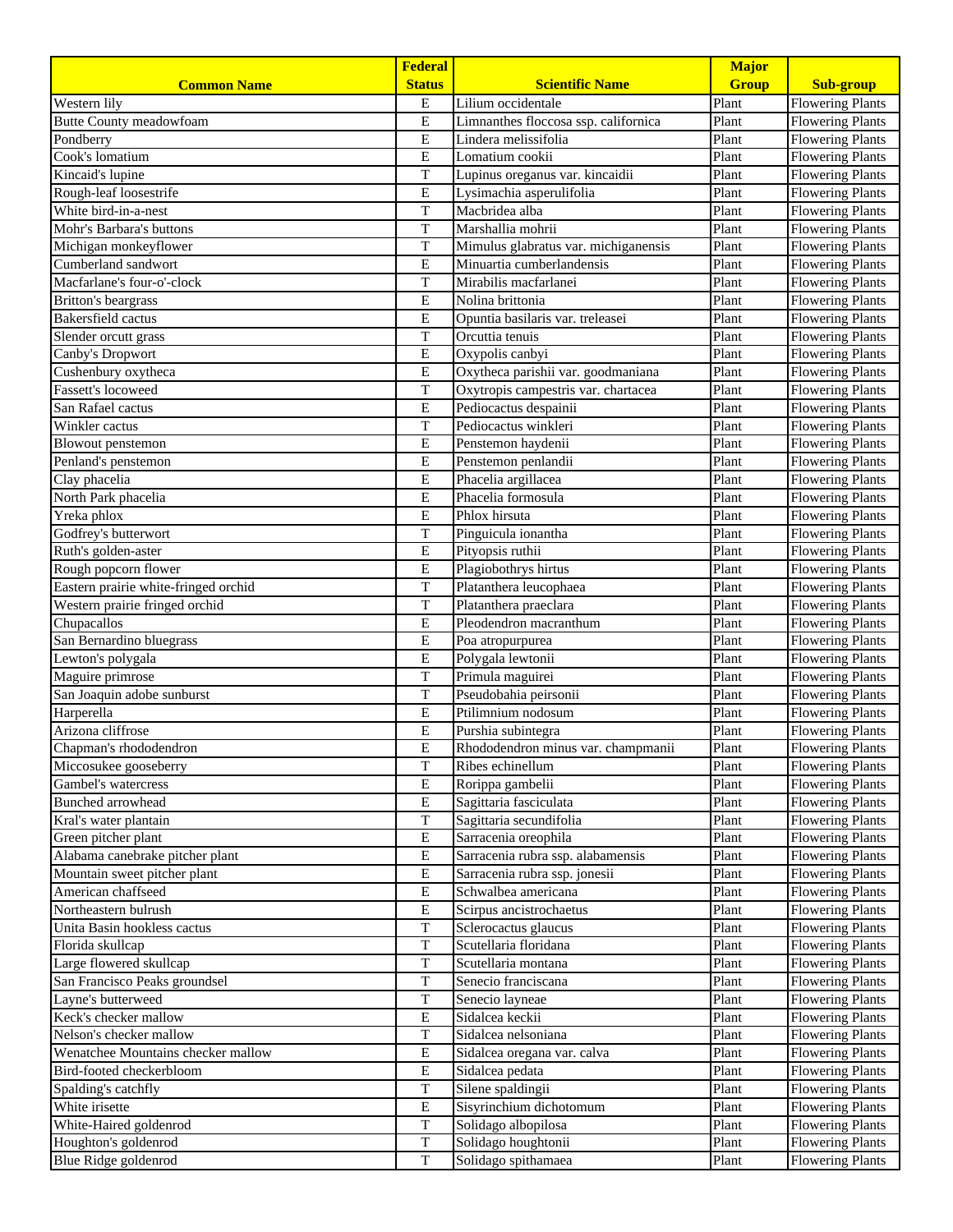|                                                  | <b>Federal</b>          |                                                    | <b>Major</b>             |                         |
|--------------------------------------------------|-------------------------|----------------------------------------------------|--------------------------|-------------------------|
| <b>Common Name</b>                               | <b>Status</b>           | <b>Scientific Name</b>                             | <b>Group</b>             | <b>Sub-group</b>        |
| Virginia spiraea                                 | T                       | Spiraea virginiana                                 | Plant                    | <b>Flowering Plants</b> |
| Canelo Hills ladies tresses                      | ${\bf E}$               | Spiranthes delitescens                             | Plant                    | <b>Flowering Plants</b> |
| Ute ladies'-tresses                              | T                       | Spiranthes diluvialis                              | Plant                    | <b>Flowering Plants</b> |
| Navasota ladies'-tresses                         | $\overline{E}$          | Spiranthes parksii                                 | Plant                    | <b>Flowering Plants</b> |
| California jewelflower                           | ${\bf E}$               | Stanfordia californica                             | Plant                    | <b>Flowering Plants</b> |
| Palo de jazmin                                   | ${\bf E}$               | Styrax portoricensis                               | Plant                    | <b>Flowering Plants</b> |
| California dandelion                             | E                       | Taraxacum californicum                             | Plant                    | <b>Flowering Plants</b> |
| Palo Colorado                                    | E                       | Ternstroemia luquillensis                          | Plant                    | <b>Flowering Plants</b> |
| Unknown common name                              | E                       | Ternstroemia subsessilis                           | Plant                    | <b>Flowering Plants</b> |
| Slender-petaled mustard                          | E                       | Thelypodium stenopetalum                           | Plant                    | <b>Flowering Plants</b> |
| Kneeland prairie pennycress                      | E                       | Thlaspi californicum                               | Plant                    | <b>Flowering Plants</b> |
| Last chance townsendia                           | $\rm T$                 | Townsendia aprica                                  | Plant                    | <b>Flowering Plants</b> |
| Running buffalo clover                           | E                       | Trifolium stoloniferum                             | Plant                    | <b>Flowering Plants</b> |
| Persistent trillium                              | E                       | Trillium persistens                                | Plant                    | <b>Flowering Plants</b> |
| Relict trillium                                  | E                       | Trillium reliquum                                  | Plant                    | <b>Flowering Plants</b> |
| Greene's tuctoria                                | E                       | Tuctoria greenei                                   | Plant                    | <b>Flowering Plants</b> |
| Tennessee yellow-eyed grass                      | E                       | Xyris tennesseensis                                | Plant                    | <b>Flowering Plants</b> |
| Rock gnome lichen                                | $\overline{E}$          | Gymnoderma lineare                                 | Plant                    | Lichens                 |
| Reticulated flatwoods salamander                 | ${\bf E}$               | Ambystoma bishopii                                 | Vertebrate               | Amphibian               |
| California tiger salamander, central population  | T                       | Ambystoma californiense                            | Vertebrate               | Amphibian               |
| Frosted flatwoods salamander                     | $\overline{T}$          | Ambystoma cingulatum                               | Vertebrate               | Amphibian               |
| Sonoran tiger salamander                         | E                       | Ambystoma tigrinum stebbinsi                       | Vertebrate               | Amphibian               |
| Wyoming toad                                     | E                       | Bufo baxteri                                       | Vertebrate               | Amphibian               |
| Arroyo southwestern toad                         | E                       | <b>Bufo</b> californicus                           | Vertebrate               | Amphibian               |
| Houston toad                                     | E                       | <b>Bufo</b> houstonensis                           | Vertebrate               | Amphibian               |
| Red hills salamander                             | T                       | Phaeognathus hubrichti                             | Vertebrate               | Amphibian               |
| Cheat Mountain salamander                        | T                       | Plethodon nettingi                                 | Vertebrate               | Amphibian               |
| Shenandoah salamander                            | E                       | Plethodon shenandoah                               | Vertebrate               | Amphibian               |
| California red-legged frog                       | T                       | Rana aurora draytonii                              | Vertebrate               | Amphibian               |
| Mississippi gopher frog                          | ${\bf E}$               | Rana capito servosa                                | Vertebrate               | Amphibian               |
| Chiricahua leopard frog                          | $\overline{\mathrm{T}}$ | Rana chiricahuensis                                | Vertebrate               | Amphibian               |
| Mt. yellow-legged frog (Southern California DPS) | E                       | Rana muscosa pop. 1                                | Vertebrate               | Amphibian               |
| Puerto Rican sharp-shinned hawk                  | E                       | Accipiter striatus                                 | Vertebrate               | Bird                    |
| Puerto Rican parrot                              | E                       | Amazona vittata                                    | Vertebrate               | <b>Bird</b>             |
| Florida scrub jay                                | T                       | Aphelocoma coerulescens                            | Vertebrate               | <b>Bird</b>             |
| Marbled murrelet                                 | $\overline{T}$          | Brachyramphus marmoratus                           | Vertebrate               | <b>Bird</b>             |
| Puerto Rican broad-winged hawk                   | E                       | Buteo platypterus brunnescens                      | Vertebrate               | <b>Bird</b>             |
| Western snowy plover                             | $\mathbf T$             | Charadrius alexandrinus nivosus                    | Vertebrate               | <b>Bird</b>             |
| Piping plover                                    | T/E                     | Charadrius melodus                                 | Vertebrate               | Bird                    |
| White-necked crow<br>Kirtland's warbler          | E                       | Corvus leucognaphalus                              | Vertebrate               | Bird<br><b>Bird</b>     |
| Southwestern willow flycatcher                   | E<br>E                  | Dendroica kirtlandii<br>Empidonax traillii extimus | Vertebrate               | Bird                    |
| Northern Aplomado falcon                         | E                       | Falco femoralis septentrionalis                    | Vertebrate               | <b>Bird</b>             |
| Whooping crane                                   | ${\bf E}$               | Grus americana                                     | Vertebrate<br>Vertebrate | <b>Bird</b>             |
| Mississippi sandhill crane                       | ${\bf E}$               | Grus canadensis pulla                              | Vertebrate               | <b>Bird</b>             |
| California condor                                | Е                       | Gymnogyps californianus                            | Vertebrate               | <b>Bird</b>             |
| Bald eagle (Sonoran DPS)                         | $\mathbf T$             | Haliaeetus leucocephalus                           | Vertebrate               | <b>Bird</b>             |
| Wood stork                                       | ${\bf E}$               | Mycteria americana                                 | Vertebrate               | <b>Bird</b>             |
| Brown pelican                                    | E                       | Pelecanus occidentalis californicus                | Vertebrate               | Bird                    |
| Red-cockaded woodpecker                          | Е                       | Picoides borealis                                  | Vertebrate               | Bird                    |
| Coastal California gnatcatcher                   | $\rm T$                 | Polioptila californica californica                 | Vertebrate               | <b>Bird</b>             |
| Yuma clapper rail                                | Е                       | Rallus longirostris yumanensis                     | Vertebrate               | Bird                    |
| Least tern                                       | Е                       | Sterna antillarum                                  | Vertebrate               | <b>Bird</b>             |
| California least tern                            | E                       | Sterna antillarum browni                           | Vertebrate               | <b>Bird</b>             |
| Northern spotted owl                             | $\mathbf T$             | Strix occidentalis caurina                         | Vertebrate               | Bird                    |
| Mexican spotted owl                              | $\mathbf T$             | Strix occidentalis lucida                          | Vertebrate               | <b>Bird</b>             |
| Bachman's warbler                                | E                       | Vermivora bachmanii                                | Vertebrate               | <b>Bird</b>             |
| Black-capped vireo                               | Е                       | Vireo atricapilla                                  | Vertebrate               | Bird                    |
| Least Bell's vireo                               | E                       | Vireo bellii pusillus                              | Vertebrate               | <b>Bird</b>             |
| Shortnose sturgeon                               | E                       | Acipenser brevirostrum                             | Vertebrate               | Fish                    |
|                                                  |                         |                                                    |                          |                         |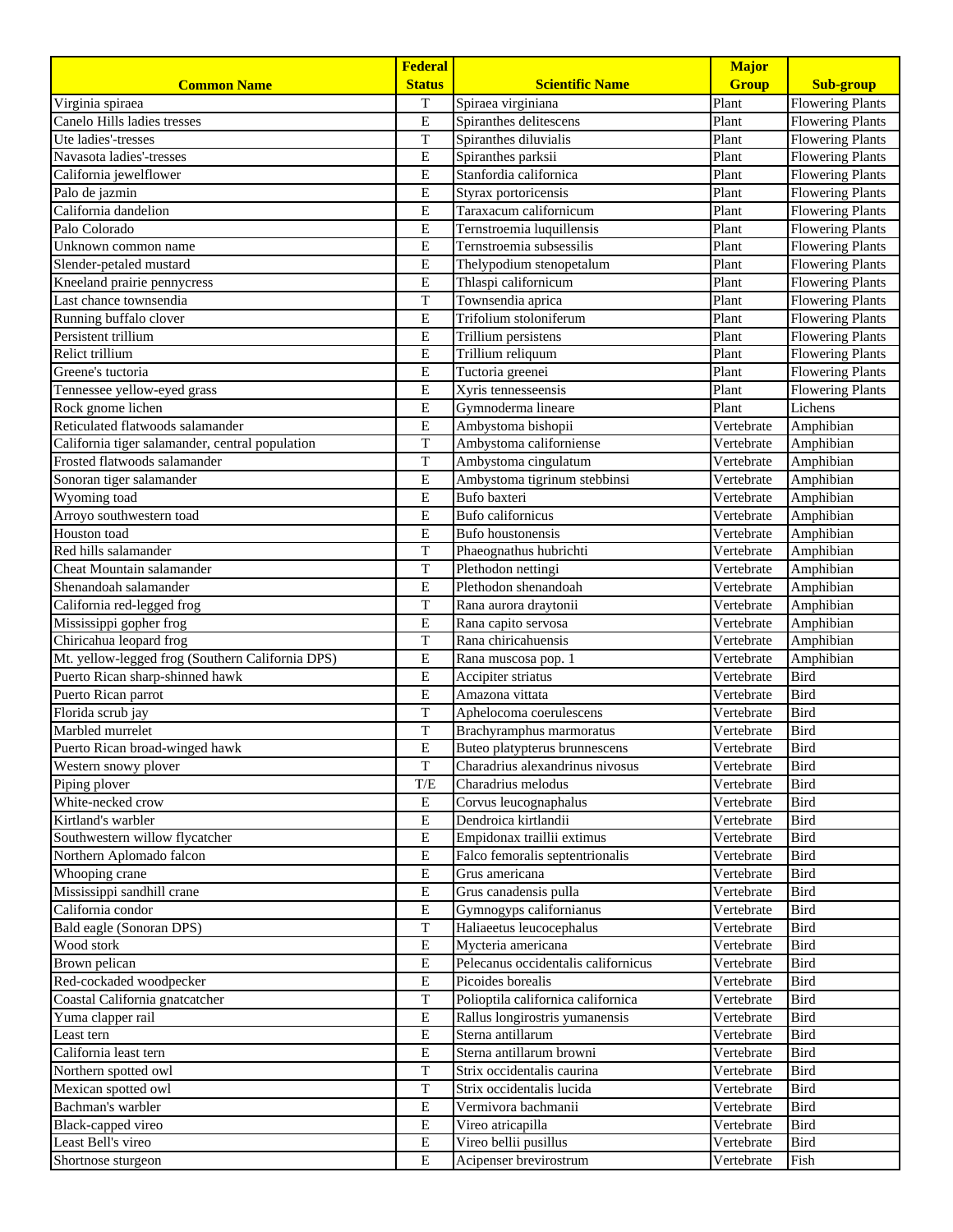|                                                         | <b>Federal</b>          |                                    | <b>Major</b> |                  |
|---------------------------------------------------------|-------------------------|------------------------------------|--------------|------------------|
| <b>Common Name</b>                                      | <b>Status</b>           | <b>Scientific Name</b>             | <b>Group</b> | <b>Sub-group</b> |
| Green sturgeon (southern DPS)                           | T                       | Acipenser mediosteris              | Vertebrate   | Fish             |
| <b>Gulf Sturgeon</b>                                    | T                       | Acipenser oxyrinchus desotoi       | Vertebrate   | Fish             |
| White sturgeon (Kootenai River population)              | E                       | Acipenser transmontanus            | Vertebrate   | Fish             |
| Modoc sucker                                            | E                       | Catostomus microps                 | Vertebrate   | Fish             |
| Santa Ana sucker                                        | $\mathbf T$             | Catostomus santaanae               | Vertebrate   | Fish             |
| Warner sucker                                           | $\overline{T}$          | Catostomus warnerensis             | Vertebrate   | Fish             |
| Shortnose sucker                                        | E                       | Chasmistes brevirostris            | Vertebrate   | Fish             |
| June sucker                                             | E                       | Chasmistes liorus                  | Vertebrate   | Fish             |
| Pygmy sculpin                                           | $\mathbf T$             | Cottus patulus                     | Vertebrate   | Fish             |
| Railroad Valley springfish                              | $\mathbf T$             | Crenichthys nevadae                | Vertebrate   | Fish             |
| <b>Blue</b> shiner                                      | $\overline{T}$          | Cyprinella caerulea                | Vertebrate   | Fish             |
| Desert pupfish                                          | ${\bf E}$               | Cyprinodon macularius              | Vertebrate   | Fish             |
| Lost River sucker                                       | E                       | Deltistes luxatus                  | Vertebrate   | Fish             |
| Spotfin chub                                            | T                       | Erimonax monacha                   | Vertebrate   | Fish             |
| Slender chub                                            | $\mathbf T$             | Erimystax cahni                    | Vertebrate   | Fish             |
| Etowah darter                                           | E                       | Etheostoma etowahae                | Vertebrate   | Fish             |
| Duskytail darter                                        | $\overline{E}$          | Etheostoma percnurum               | Vertebrate   | Fish             |
| Tidewater goby                                          | E                       | Eucyclogobius newberryi            | Vertebrate   | Fish             |
| Unarmored threespine stickleback                        | E                       | Gasterosteus aculeatus williamsoni | Vertebrate   | Fish             |
| Owens Tui chub                                          | E                       | Gila bicolor snyderi               | Vertebrate   | Fish             |
| Humpback chub                                           | E                       | Gila cypha                         | Vertebrate   | Fish             |
| Sonora chub                                             | T                       | Gila ditaenia                      | Vertebrate   | Fish             |
| Bonytail chub                                           | E                       | Gila elegans                       | Vertebrate   | Fish             |
| Gila chub                                               | E                       | Gila intermedia                    | Vertebrate   | Fish             |
| Chihuahua chub                                          | T                       | Gila nigrescens                    | Vertebrate   | Fish             |
| Yaqui chub                                              | E                       | Gila purpurea                      | Vertebrate   | Fish             |
| Rio Grande silveryminnow                                | E                       | Hybognathus amarus                 | Vertebrate   | Fish             |
| Delta smelt                                             | $\overline{T}$          | Hypomesus transpacificus           | Vertebrate   | Fish             |
| Yaqui catfish                                           | $\mathbf T$             | Ictalurus pricei                   | Vertebrate   | Fish             |
| Little Colorado spinedace                               | $\mathbf T$             | Lepidomeda vittata                 | Vertebrate   | Fish             |
| Spikedace                                               | $\overline{T}$          | Meda fulgida                       | Vertebrate   | Fish             |
| Palezone shiner                                         | E                       | Notropis albizonatus               | Vertebrate   | Fish             |
| Cahaba shiner                                           | E                       | Notropis cahabae                   | Vertebrate   | Fish             |
| Arkansas River shiner                                   | $\mathbf T$             | Notropis girardi                   | Vertebrate   | Fish             |
| Cape Fear shiner                                        | E                       | Notropis mekistocholas             | Vertebrate   | Fish             |
| Topeka shiner                                           | E                       | Notropis topeka                    | Vertebrate   | Fish             |
| Smoky madtom                                            | E                       | Noturus baileyi                    | Vertebrate   | Fish             |
| Yellowfin madtom                                        | $\overline{\mathrm{T}}$ | Noturus flavipinnis                | Vertebrate   | Fish             |
| Little Kern golden trout                                | $\overline{T}$          | Oncorhynchus aguabonita whitei     | Vertebrate   | Fish             |
| Apache (Arizona) trout                                  | $\mathbf T$             | Oncorhynchus apache                | Vertebrate   | Fish             |
| Lahontan cutthroat trout                                | $\mathbf T$             | Oncorhynchus clarki henshawi       | Vertebrate   | Fish             |
| Paiute cutthroat trout                                  | $\overline{T}$          | Oncorhynchus clarki seleniris      | Vertebrate   | Fish             |
| Greenback cutthroat trout                               | $\mathbf T$             | Oncorhynchus clarki stomias        | Vertebrate   | Fish             |
| Gila trout                                              | E                       | Oncorhynchus gilae                 | Vertebrate   | Fish             |
| Chum salmon (Hood Canal, summer run)                    | $\mathbf T$             | Oncorhynchus keta                  | Vertebrate   | Fish             |
| Chum salmon (Columbia River)                            | $\overline{T}$          | Oncorhynchus keta                  | Vertebrate   | Fish             |
| Coho salmon (Lower Columbia River)                      | T                       | Oncorhynchus kisutch               | Vertebrate   | Fish             |
| Coho salmon (Oregon Coast)                              | $\mathbf T$             | Oncorhynchus kisutch               | Vertebrate   | Fish             |
| Coho salmon (Southern Oregon/Northern California Coast) | $\mathbf T$             | Oncorhynchus kisutch               | Vertebrate   | Fish             |
| Steelhead (Southern California)                         | $\overline{E}$          | Oncorhynchus mykiss                | Vertebrate   | Fish             |
| Steelhead (California Central Valley)                   | $\mathbf T$             | Oncorhynchus mykiss                | Vertebrate   | Fish             |
| Steelhead (Upper Columbia River)                        | ${\bf E}$               | Oncorhynchus mykiss                | Vertebrate   | Fish             |
| Steelhead (Snake River Basin)                           | $\mathbf T$             | Oncorhynchus mykiss                | Vertebrate   | Fish             |
| Steelhead (Lower Columbia River)                        | $\overline{T}$          | Oncorhynchus mykiss                | Vertebrate   | Fish             |
| Steelhead (Northern California)                         | $\mathbf T$             | Oncorhynchus mykiss                | Vertebrate   | Fish             |
| Steelhead (Middle Columbia River)                       | $\overline{\mathrm{T}}$ | Oncorhynchus mykiss                | Vertebrate   | Fish             |
| Steelhead (Upper Willamette River)                      | $\overline{T}$          | Oncorhynchus mykiss                | Vertebrate   | Fish             |
| Steelhead (Puget Sound)                                 | $\mathbf T$             | Oncorhynchus mykiss                | Vertebrate   | Fish             |
| Steelhead (South-Central California Coast)              | $\mathbf T$             | Oncorhynchus mykiss                | Vertebrate   | Fish             |
| Sockeye salmon (Ozette Lake)                            | E                       | Oncorhynchus nerka                 | Vertebrate   | Fish             |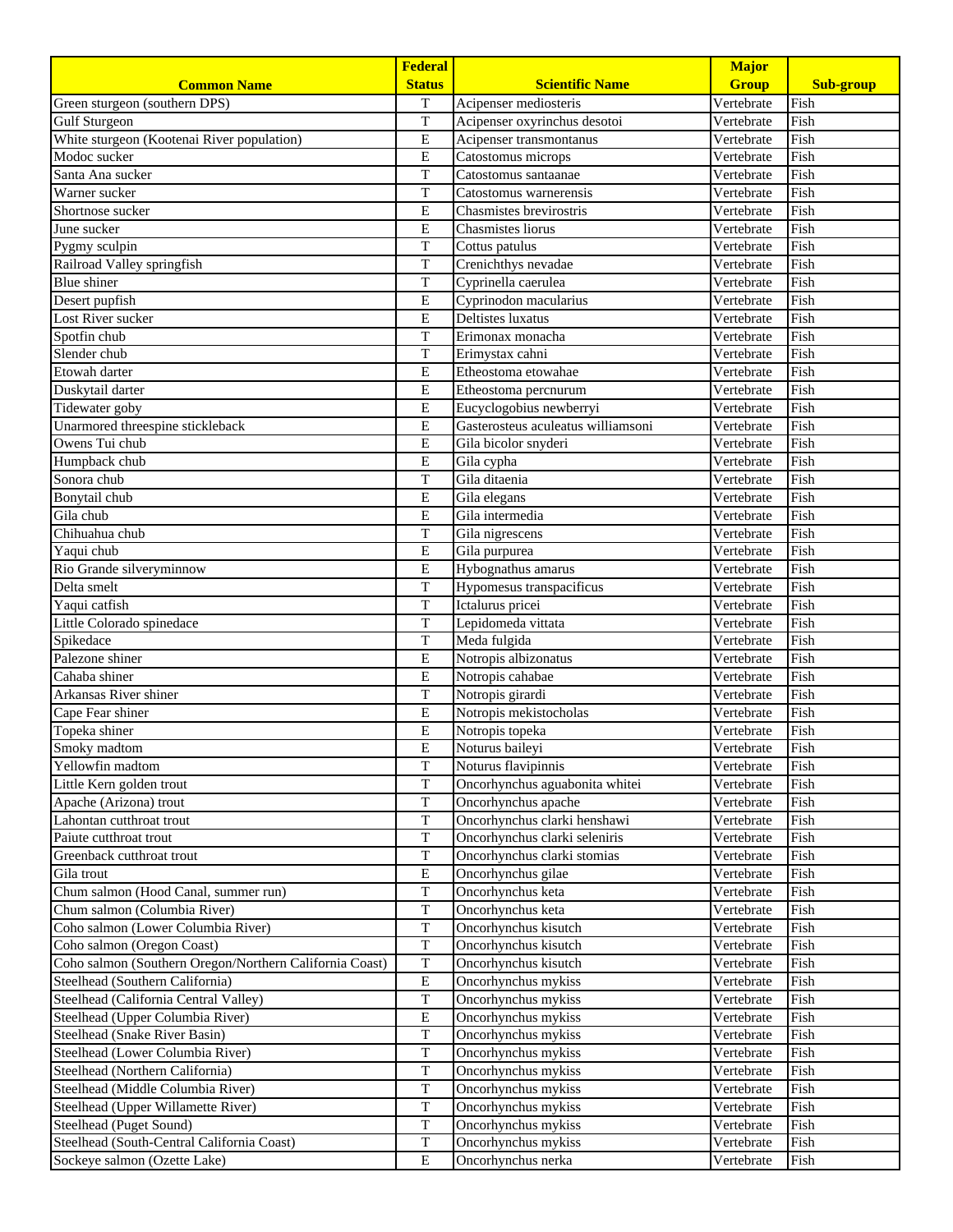|                                                   | <b>Federal</b>                       |                                                                       | <b>Major</b>             |                  |
|---------------------------------------------------|--------------------------------------|-----------------------------------------------------------------------|--------------------------|------------------|
| <b>Common Name</b>                                | <b>Status</b>                        | <b>Scientific Name</b>                                                | <b>Group</b>             | <b>Sub-group</b> |
| Sockeye salmon (Snake River)                      | E                                    | Oncorhynchus nerka                                                    | Vertebrate               | Fish             |
| Chinook salmon (Lower Columbia River)             | T                                    | Oncorhynchus tshawytscha                                              | Vertebrate               | Fish             |
| Chinook salmon (Central Valley, spring run)       | T                                    | Oncorhynchus tshawytscha                                              | Vertebrate               | Fish             |
| Chinook salmon (Upper Columbia River, spring run) | $\overline{E}$                       | Oncorhynchus tshawytscha                                              | Vertebrate               | Fish             |
| Chinook salmon (Puget Sound)                      | $\rm T$                              | Oncorhynchus tshawytscha                                              | Vertebrate               | Fish             |
| Chinook salmon (Upper Willamette River)           | $\overline{\mathrm{T}}$              | Oncorhynchus tshawytscha                                              | Vertebrate               | Fish             |
| Chinook salmon (California Coast)                 | $\overline{T}$                       | Oncorhynchus tshawytscha                                              | Vertebrate               | Fish             |
| Chinook salmon (Snake River, fall run)            | T                                    | Oncorhynchus tshawytscha                                              | Vertebrate               | Fish             |
| Chinook salmon (Sacramento River, winter run)     | E                                    | Oncorhynchus tshawytscha                                              | Vertebrate               | Fish             |
| Chinook salmon (Snake River, spring/summer run)   | T                                    | Oncorhynchus tshawytscha                                              | Vertebrate               | Fish             |
| Oregon chub                                       | E                                    | Oregonichthys crameri                                                 | Vertebrate               | Fish             |
| Amber darter                                      | E                                    | Percina antesella                                                     | Vertebrate               | Fish             |
| Goldline darter                                   | T                                    | Percina aurolineata                                                   | Vertebrate               | Fish             |
| Conasauga logperch                                | E                                    | Percina jenkinsi                                                      | Vertebrate               | Fish             |
| Leopard darter                                    | T                                    | Percina pantherina                                                    | Vertebrate               | Fish             |
| Roanoke logperch                                  | E                                    | Percina rex                                                           | Vertebrate               | Fish             |
| Snail darter                                      | $\rm T$                              | Percina tanasi                                                        | Vertebrate               | Fish             |
| <b>Blackside</b> dace                             | T                                    | Phoxinus cumberlandensis                                              | Vertebrate               | Fish             |
| Gila topminnow                                    | E                                    | Poeciliopsis occidentalis                                             | Vertebrate               | Fish             |
| Colorado (=squawfish) pikeminnow                  | E                                    | Ptychocheilus lucius                                                  | Vertebrate               | Fish             |
| Kendall Warm Springs dace                         | E                                    | Rhinichthys osculus thermalis                                         | Vertebrate               | Fish             |
| <b>Bull</b> trout                                 | T                                    | Salvelinus confluentus                                                | Vertebrate               | Fish             |
| Pallid sturgeon                                   | E                                    | Scaphirhynchus albus                                                  | Vertebrate               | Fish             |
| Alabama sturgeon                                  | E                                    | Scaphirhynchus suttkusi                                               | Vertebrate               | Fish             |
| Loach minnow                                      | T                                    | Tiaroga cobitis                                                       | Vertebrate               | Fish             |
| Razorback sucker                                  | E                                    | Xyrauchen texanus                                                     | Vertebrate               | Fish             |
| Gray wolf                                         | T                                    | Canis lupus                                                           | Vertebrate               | Mammal           |
| Gray wolf WGL population                          | T                                    | Canis lupus                                                           | Vertebrate               | Mammal           |
| Gray wolf, Southwestern population Mexico         | $\overline{E}$                       | Canis lupus baileyi                                                   | Vertebrate               | Mammal           |
| Red wolf                                          | ${\bf E}$<br>$\overline{\mathrm{E}}$ | Canus rufus                                                           | Vertebrate<br>Vertebrate | Mammal<br>Mammal |
| Ozark big-eared bat<br>Virginia big-eared bat     | E                                    | Corynorhinus townsendii ingens<br>Corynorhinus townsendii virginianus | Vertebrate               | Mammal           |
| Utah prairie dog                                  | T                                    | Cynomys parvidens                                                     | Vertebrate               | Mammal           |
| Cook Inlet beluga whale                           | E                                    | Delphinapterus leucas                                                 | Vertebrate               | Mammal           |
| Giant kangaroo rat                                | E                                    | Dipodomys ingens                                                      | Vertebrate               | Mammal           |
| San Bernardino kangaroo rat                       | E                                    | Dipodomys merriami parvus                                             | Vertebrate               | Mammal           |
| Fresno kangaroo rat                               | E                                    | Dipodomys nitratoides exilis                                          | Vertebrate               | Mammal           |
| Tipton kangaroo rat                               | ${\bf E}$                            | Dipodomys nitratoides nitratoides                                     | Vertebrate               | Mammal           |
| Stephen's kangaroo rat                            | E                                    | Dipodomys stephensi                                                   | Vertebrate               | Mammal           |
| Southern sea otter                                | T                                    | Enhydra lutris nereis                                                 | Vertebrate               | Mammal           |
| Steller's sea lion (eastern)                      | T                                    | Eumetopias jubatus                                                    | Vertebrate               | Mammal           |
| Steller's sea lion (western)                      | $\overline{E}$                       | Eumetopias jubatus                                                    | Vertebrate               | Mammal           |
| Carolina northern flying squirrel                 | E                                    | Glaucomys sabrinus coloratus                                          | Vertebrate               | Mammal           |
| Ocelot                                            | ${\bf E}$                            | Leopardus pardalis                                                    | Vertebrate               | Mammal           |
| Lesser long-nosed bat                             | ${\bf E}$                            | Leptonycteris curasoae yerbabuenae                                    | Vertebrate               | Mammal           |
| Mexican long-nosed bat                            | E                                    | Leptonycteris nivalis                                                 | Vertebrate               | Mammal           |
| Canada lynx                                       | T                                    | Lynx canadensis                                                       | Vertebrate               | Mammal           |
| Humpback whale                                    | ${\bf E}$                            | Megaptera novaeangliae                                                | Vertebrate               | Mammal           |
| Black-footed ferret                               | E                                    | Mustela nigripes                                                      | Vertebrate               | Mammal           |
| Gray bat                                          | E                                    | Myotis grisescens                                                     | Vertebrate               | Mammal           |
| Indiania bat                                      | ${\bf E}$                            | Myotis sodalis                                                        | Vertebrate               | Mammal           |
| Bighorn sheep (Peninsular)                        | E                                    | $\overline{\mathrm{O}}$ vis canadensis pop 2                          | Vertebrate               | Mammal           |
| Bighorn sheep (Sierra Nevada)                     | E                                    | Ovis canadensis sierrae                                               | Vertebrate               | Mammal           |
| Jaguar                                            | E                                    | Panthera onca                                                         | Vertebrate               | Mammal           |
| Florida panther                                   | E                                    | Puma concolor coryi                                                   | Vertebrate               | Mammal           |
| Eastern cougar                                    | ${\bf E}$                            | Puma concolor couguar                                                 | Vertebrate               | Mammal           |
| Woodland caribou                                  | E                                    | Rangifer tarandus caribou                                             | Vertebrate               | Mammal           |
| Northern Idaho ground squirrel                    | T                                    | Spermophilus brunneus brunneus                                        | Vertebrate               | Mammal           |
| Mount Graham red squirrel                         | Е                                    | Tamiasciurus hudsonicus grahamensis                                   | Vertebrate               | Mammal           |
| Florida manatee                                   | E                                    | Trichechus manatus                                                    | Vertebrate               | Mammal           |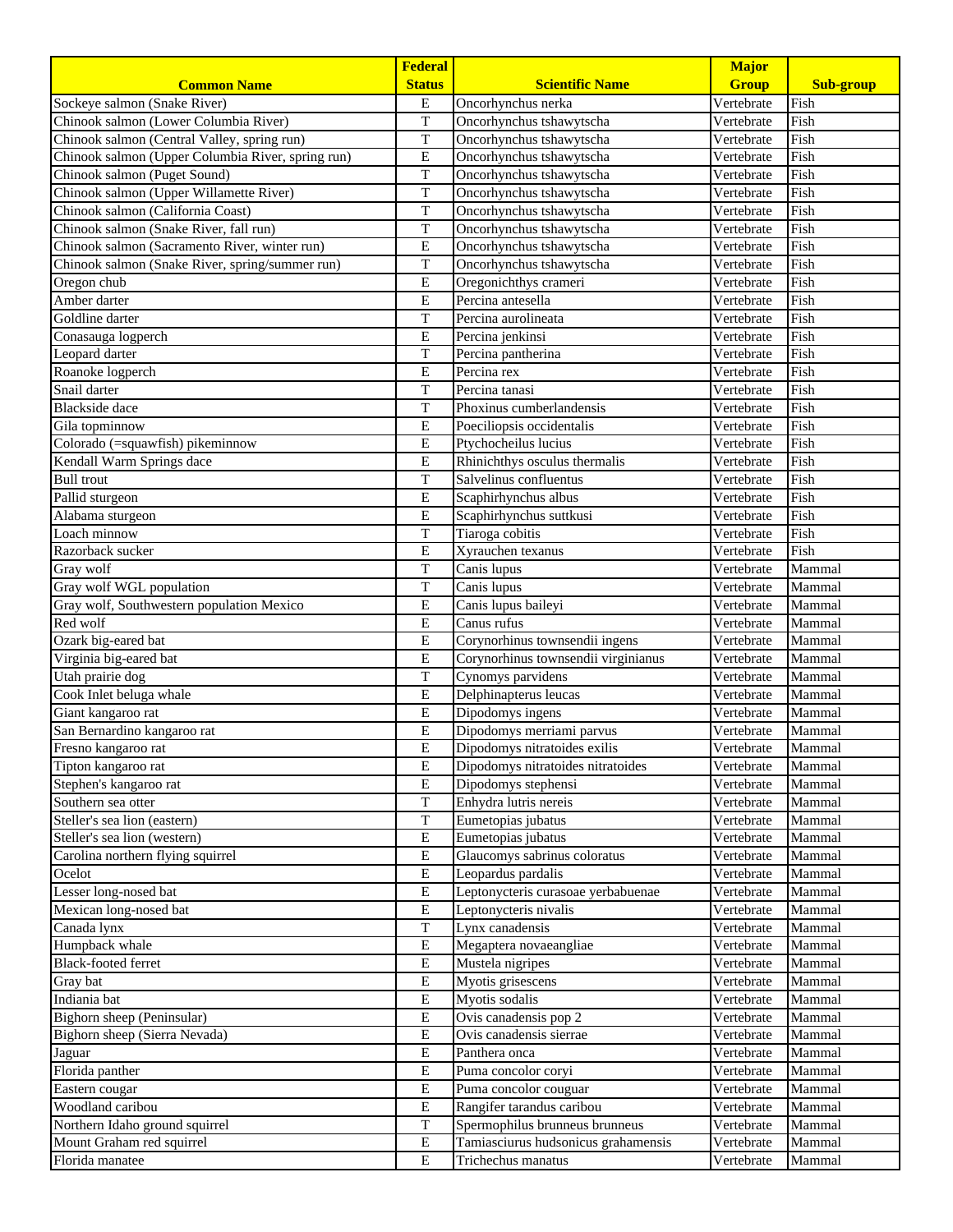|                                      | <b>Federal</b> |                            | <b>Major</b> |                  |
|--------------------------------------|----------------|----------------------------|--------------|------------------|
| <b>Common Name</b>                   | <b>Status</b>  | <b>Scientific Name</b>     | <b>Group</b> | <b>Sub-group</b> |
| Louisiana black bear                 |                | Ursus americanus luteolus  | Vertebrate   | Mammal           |
| Grizzly bear (Lower 48)              |                | Ursus arctos horribilis    | Vertebrate   | Mammal           |
| San Joaquin kit fox                  | Е              | Vulpes macrotis mutica     | Vertebrate   | Mammal           |
| Preble's meadow jumping mouse        |                | Zapus hudsonius preblei    | Vertebrate   | Mammal           |
| New Mexico ridgenose rattlesnake     | T              | Crotalus willardi obscurus | Vertebrate   | Reptile          |
| Eastern indigo snake                 | л.             | Drymarchon corais couperi  | Vertebrate   | Reptile          |
| Puerto Rican boa                     | E              | Epicrates inornatus        | Vertebrate   | Reptile          |
| Blunt-nosed leopard lizard           | E              | Gambelia sila              | Vertebrate   | Reptile          |
| Desert tortoise (Sonoran population) | T              | Gopherus agassizii pop 2   | Vertebrate   | Reptile          |
| Gopher tortoise                      | T              | Gopherus polyphemus        | Vertebrate   | Reptile          |
| Sand skink                           |                | Neoseps reynoldsi          | Vertebrate   | Reptile          |
| Flattened musk turtle                | m              | Sternotherus depressus     | Vertebrate   | Reptile          |
| Giant garter snake                   |                | Thamnophis gigas           | Vertebrate   | Reptile          |

DPS = distinct population segment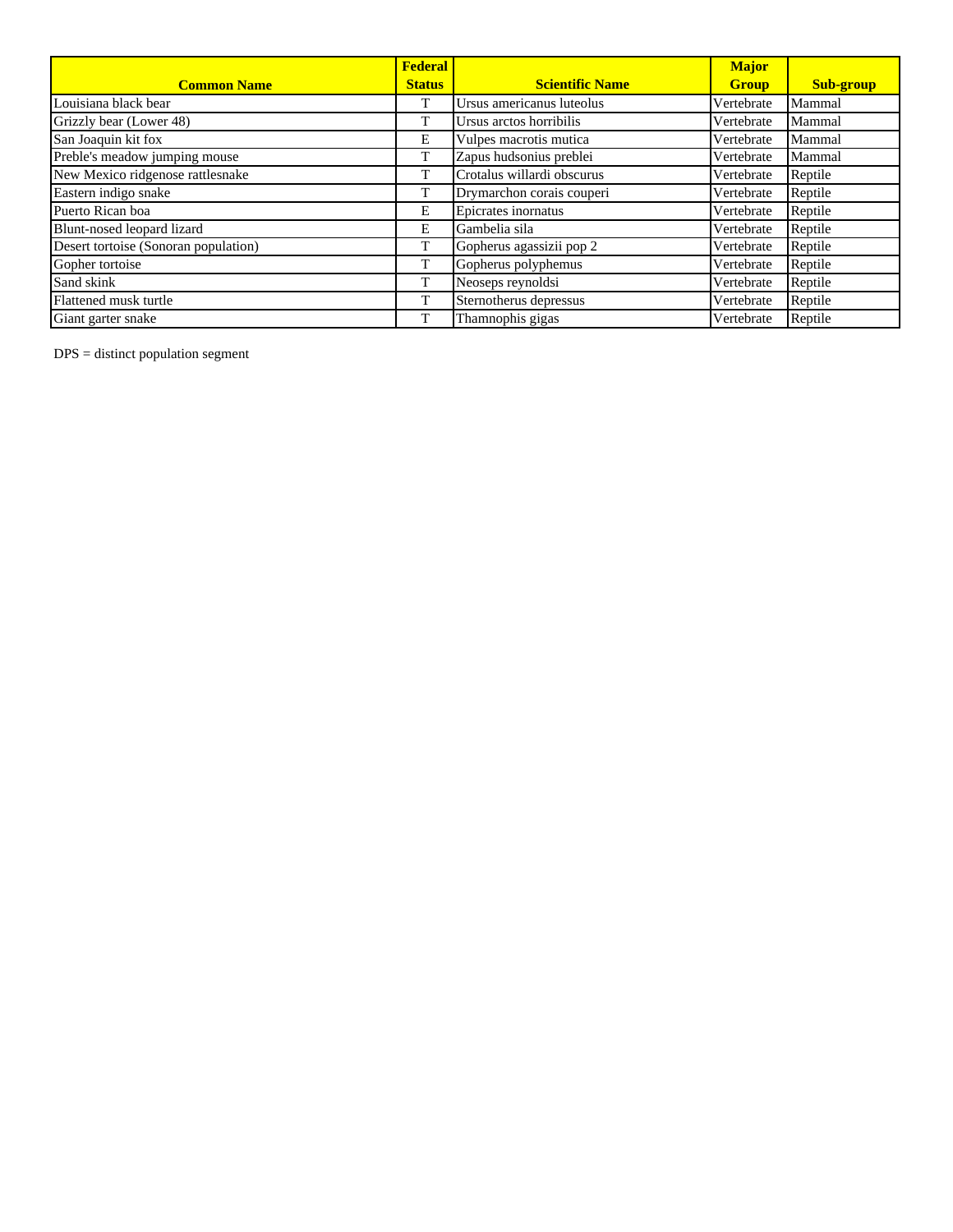## **Appendix B: Proposed Species Known to Occur on NFS Lands as of 12/03/2010**

| <b>Common Name</b> | <b>Federal</b><br><b>Scientific Name</b><br><b>Status</b> |                                      | <b>Major</b><br><b>Group</b> | Sub-group               |
|--------------------|-----------------------------------------------------------|--------------------------------------|------------------------------|-------------------------|
| Snuffbox           | PE                                                        | Epioblasma triquetra                 | Invertebrate Molluscs        |                         |
| Debeque phacelia   | PT                                                        | Phacelia submutica                   | Plant                        | <b>Flowering Plants</b> |
| Ozark hellbender   | PE                                                        | Cryptobranchus alleganiensis bishopi | Vertebrate                   | Amphibian               |
| Mountain plover    | <b>PT</b>                                                 | Charadrius montanus                  | Vertebrate                   | <b>Bird</b>             |
| Rush darter        | PE                                                        | Etheostoma phytophilum               | Vertebrate                   | Fish                    |
| Cumberland darter  | PE                                                        | Etheostoma susanae                   | Vertebrate                   | Fish                    |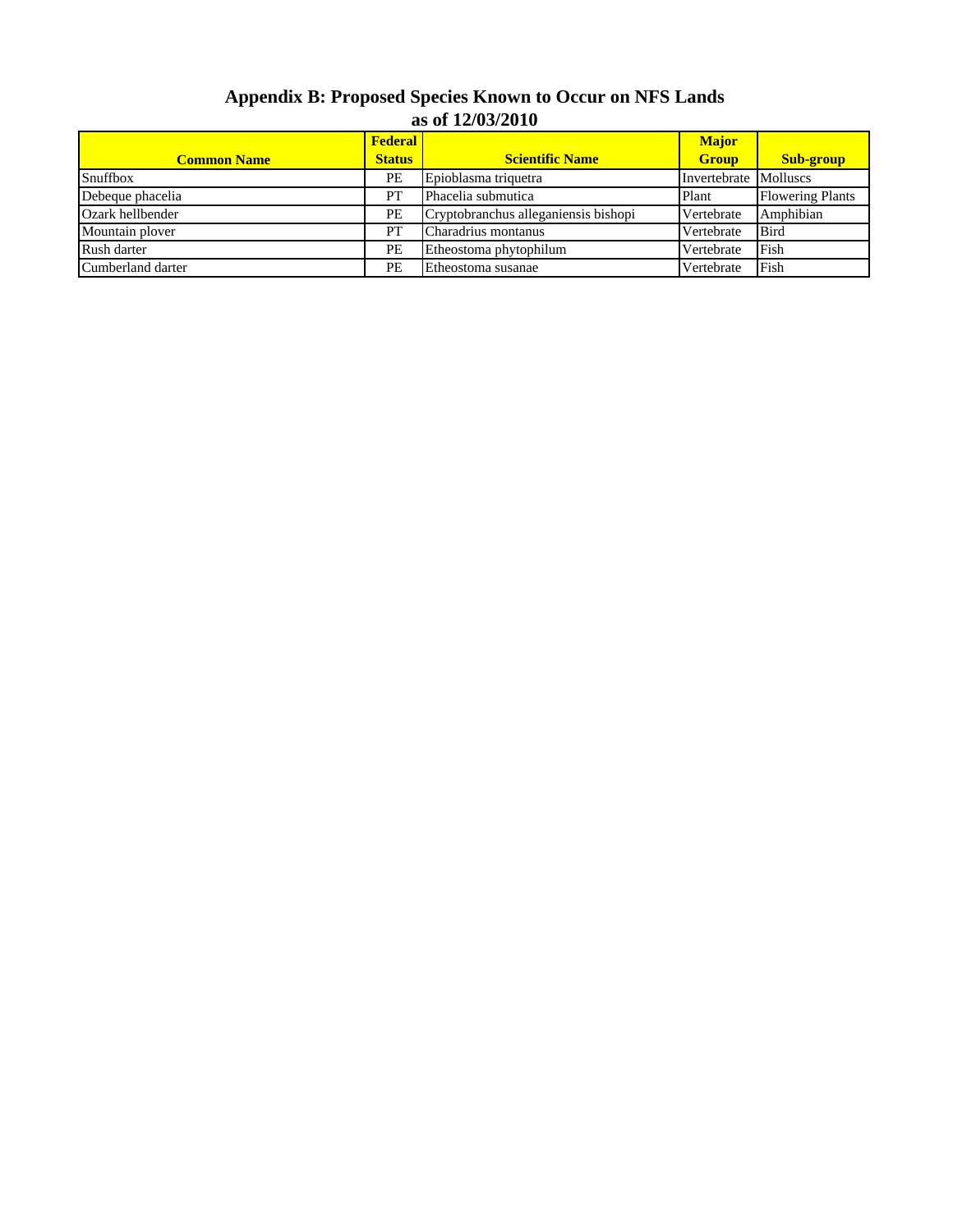## **Appendix C: Designated Critical Habitat for Endangered, and Threatened Species on NFS Lands as of 12/03/2010**

|                                        |                   | AS VI <i>14</i> / <i>VJ</i> /4VIV<br># Miles |                                                                                      |
|----------------------------------------|-------------------|----------------------------------------------|--------------------------------------------------------------------------------------|
|                                        | # Acres           | <b>Stream/Shore</b>                          |                                                                                      |
|                                        |                   |                                              | <b>National Forest/Grassland with NFS Land Designated</b><br><b>Critical Habitat</b> |
| <b>Common Name</b>                     | <b>Designated</b> | <b>Designated</b>                            |                                                                                      |
| Arroyo southwestern toad               | 734               |                                              | Angeles (CA)                                                                         |
| Arroyo southwestern toad               | 5,000             |                                              | Los Padres (CA)                                                                      |
| Arroyo southwestern toad               | 1,192             |                                              | San Bernadino (CA)                                                                   |
| California red-legged frog             | 8,659             |                                              | <b>Angeles NF</b>                                                                    |
| California red-legged frog             | 641               |                                              | Eldorado NF                                                                          |
| California red-legged frog             | 258,360           |                                              | Los Padres (CA)                                                                      |
| California red-legged frog             | 5,708             |                                              | Plumas NF                                                                            |
| California red-legged frog             | 2,245             |                                              | Tahoe NF                                                                             |
| California yellow-legged frog, So. DPS | 4,482             |                                              | Angeles NF                                                                           |
| California yellow-legged frog, So. DPS | 3,470             |                                              | San Bernardino (CA)                                                                  |
| Flatwoods salamander                   | 1,176             |                                              | Francis Marion and Sumter (SC)                                                       |
| California condor                      | 5,136             |                                              | Angeles                                                                              |
| California condor                      | 120,000           |                                              | Los Padres (CA)                                                                      |
| California condor                      | 469               |                                              | Sequoia (CA)                                                                         |
| Coastal California gnatcatcher         | 1,600             |                                              | San Bernardino (CA)                                                                  |
| Coastal California gnatcatcher         | 14,158            |                                              | Cleveland (CA)                                                                       |
| Coastal California gnatcatcher         | 1,223             |                                              | Angeles                                                                              |
| Least Bell's vireo                     | 9,300             |                                              | Los Padres (CA)                                                                      |
| Marbled murrelet                       | 63,939            |                                              | Klamath NF                                                                           |
| Marbled murrelet                       | 323,954           |                                              | <b>Six Rivers NF</b>                                                                 |
|                                        |                   |                                              | Gifford-Pinchot (WA), Mount Baker Snoqualmie (WA),                                   |
|                                        |                   |                                              | Olympic (WA), Rogue River-Siskiyou (OR), Siuslaw (OR)                                |
| Marbled murrelet                       | 3,387,800*        |                                              | (USFS Region 6)                                                                      |
| Mexican spotted owl *                  | 263,026           |                                              | Pike - San Isabel (CO)                                                               |
| Mexican spotted owl *                  | 1,018,762         |                                              | Coconino (AZ)                                                                        |
| Mexican spotted owl *                  | 22,450            |                                              | Carson (NM)                                                                          |
| Mexican spotted owl *                  | 435,462           |                                              | Cibola(NM)                                                                           |
| Mexican spotted owl *                  | 793,217           |                                              | Coronado (AZ)                                                                        |
| Mexican spotted owl *                  | 1,137,491         |                                              | Gila (NM)                                                                            |
| Mexican spotted owl *                  | 371,271           |                                              | Kaibab (AZ)                                                                          |
| Mexican spotted owl *                  | 203,628           |                                              | $\overline{\text{Lincoh}}(NM)$                                                       |
| Mexican spotted owl *                  | 82,573            |                                              | Prescott (AZ)                                                                        |
| Mexican spotted owl *                  | 227,883           |                                              | Santa Fe (NM)                                                                        |
| Mexican spotted owl *                  | 444,778           |                                              | Tonto (AZ)                                                                           |
| Mexican spotted owl *                  | 156,732           |                                              | Fish Lake (UT)(total national forest acres)                                          |
| Northern spotted owl                   | 469               |                                              | Lasson NF                                                                            |
| Northern spotted owl                   | 316,536           |                                              | Klamath NF                                                                           |
| Northern spotted owl                   | 182,703           |                                              | Mendicino NF                                                                         |
| Northern spotted owl                   | 246,988           |                                              | <b>Six Rivers NF</b>                                                                 |
| Northern spotted owl                   | 828,118           |                                              | <b>Shata-Trinity NFs</b>                                                             |
| Northern spotted owl                   | 381,251           |                                              | Willamette (OR)                                                                      |
| Northern spotted owl                   | 106,675           |                                              | Deschutes                                                                            |
| Northern spotted owl                   | 484,490           |                                              | Mount Baker-Snoqualmie                                                               |
| Northern spotted owl                   | 296,764           |                                              | Siuslaw (OR)                                                                         |
| Northern spotted owl                   | 332,100           |                                              | Olympic                                                                              |
|                                        |                   |                                              | Umpqua                                                                               |
| Northern spotted owl                   | 178,065           |                                              |                                                                                      |
| Northern spotted owl                   | 48,886            |                                              | Columbia River Gourge<br>Mount Hood                                                  |
| Northern spotted owl                   | 255,865           |                                              |                                                                                      |
| Northern spotted owl                   | 150,000           |                                              | Okanogan (WA)                                                                        |
| Piping plover                          | 940               |                                              | 4.6 Huron-Manistee (est.) (MI)                                                       |
| Piping plover                          |                   |                                              | 2.0 Hiawatha (est.) (MI)                                                             |
| Southwestern willow flycatcher         |                   |                                              | 7.0 Carson (NM)                                                                      |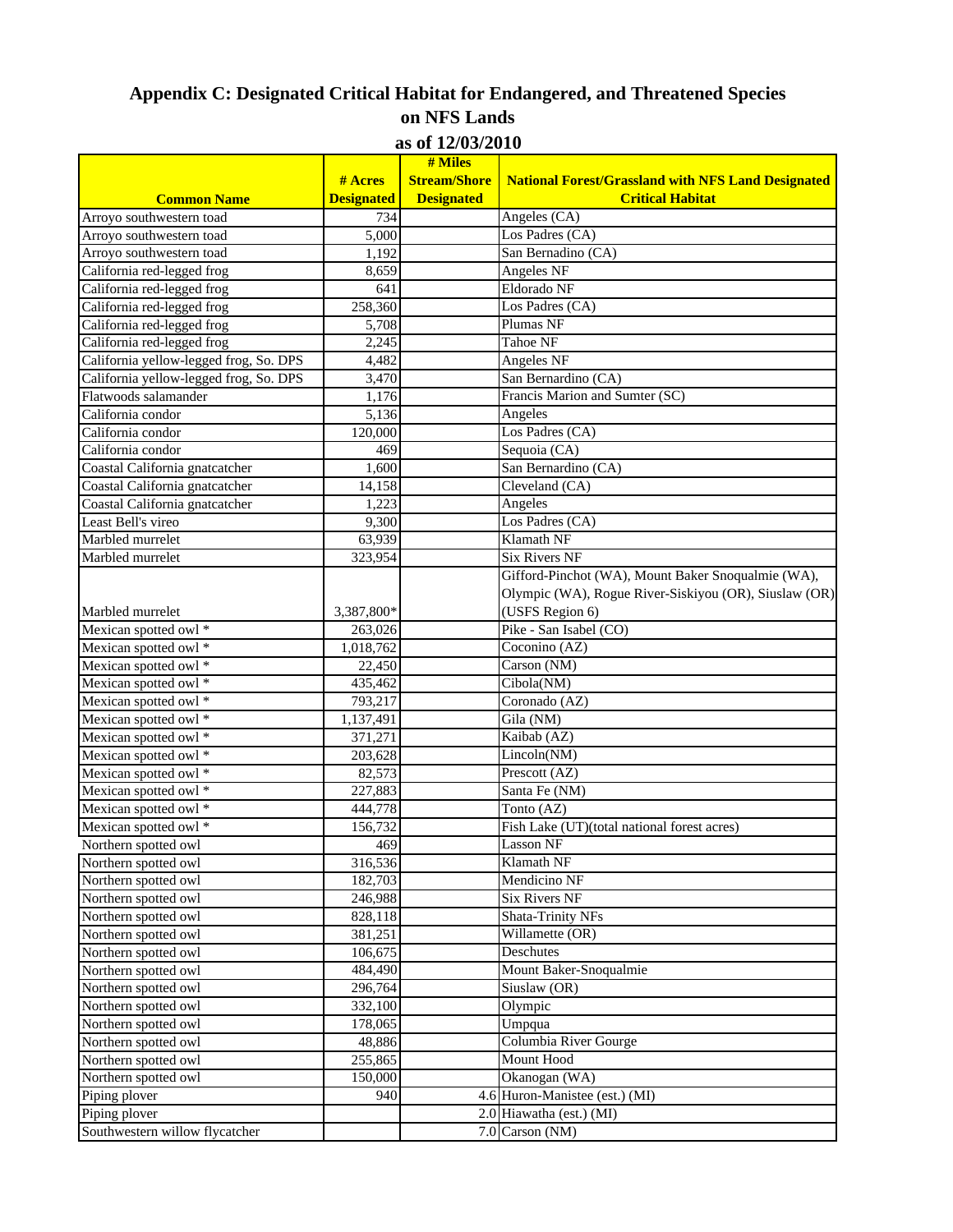| Southwestern willow flycatcher                                    |         |               | 22.8 Gila (NM)                              |
|-------------------------------------------------------------------|---------|---------------|---------------------------------------------|
| Southwestern willow flycatcher                                    |         |               | 6.0 Prescott (AZ)                           |
| Southwestern willow flycatcher                                    | 6,999   |               | Tonto (AZ)                                  |
| Southwestern willow flycatcher                                    | 119     |               | Cleveland (CA)                              |
| Southwestern willow flycatcher                                    | 120,824 |               | Los Padres (CA)                             |
| Southwestern willow flycatcher                                    | 1,461   |               | San Bernardino (CA)                         |
| Western snowy plover                                              | 1,410   |               | Siuslaw (OR)                                |
| California coastal chinook                                        |         |               | 5.3 Six Rivers (CA)                         |
| California coastal chinook                                        |         |               | 1.0 Mendocino (CA)                          |
| Central Valley California steelhead                               |         |               | $63.0$ Lassen (CA)                          |
| Central Valley California steelhead                               |         |               | 30.0 Mendocino (CA)                         |
| Central Valley Spring run chinook                                 |         |               | $53.0$ Lassen (CA)                          |
| Central Valley spring run chinook                                 |         |               | 3.2 Mendocino (CA)                          |
| Columbia River chum salmon                                        |         |               | 71.9 Columbia R. Gorge National Scenic Area |
| Conasauga logperch                                                |         |               | 3.0 C-O (GA), Cherokee (TN)                 |
| Gila chub                                                         |         |               | 31.4 Apache-Sitgreaves (AZ)                 |
| Gila chub                                                         |         |               | 19.1 Coronado (AZ)                          |
| Gila chub                                                         |         |               | 19.8 Gila (NM)                              |
| Gila chub                                                         |         |               | 14.0 Prescott (AZ)                          |
| Gila chub                                                         |         |               | 4.0 Tonto (AZ)                              |
| Gulf sturgeon                                                     |         |               | 2.0 Apalachicola (FL)                       |
| Leopard darter                                                    |         |               | 14.0 Ouachita (AR)                          |
| Little Colorado spinedace                                         |         |               | 31.0 Coconino (AZ)                          |
|                                                                   |         |               | 5.0 Apache-Sitgreaves (AZ)                  |
| Little Colorado spinedace                                         |         |               |                                             |
| Little Kern golden trout<br>Loach minnow                          | 82,600  |               | 117.0 Sequoia (CA)<br>182.0 Gila (NM)       |
|                                                                   |         |               |                                             |
| Loach minnow                                                      |         |               | 115.0 Apache-Sitgreaves                     |
| Lower Columbia River chinook<br>Lower Columbia River chinook      |         |               | 86.8 Columbia R. Gorge National Scenic Area |
| Lower Columbia River steelhead                                    |         |               | 67.9 Mount Hood (OR)<br>292.7 Mt. Hood NF   |
|                                                                   |         |               | 141.0 Columbia River Gorge (OR)             |
| Lower Columbia River steelhead<br>Middle Columbia River steelhead |         |               | 112.8 Columbia River Gorge (OR)             |
| Middle Columbia River steelhead                                   |         |               | 647.0 Umatilla (OR)                         |
| Middle Columbia River steelhead                                   |         |               | 79.8 Mount Hood (OR)                        |
| Middle Columbia River steelhead                                   |         |               | 85.5 Wallowa-Whitman (OR)                   |
| Modoc sucker                                                      |         |               | $26.0$ Modoc (CA)                           |
|                                                                   |         |               | 3.2 Mendocino (CA)                          |
| North American green sturgeon<br>Northern California steelhead    |         |               | 85.0 Mendocino (CA)                         |
|                                                                   |         |               | 34.0 Six Rivers (CA)                        |
| Northern California steelhead<br>Oregon chub                      | 15      |               | Willamette (OR)                             |
|                                                                   |         |               | 9.0 Rogue River (OR)                        |
| Oregon Coast coho<br>Owen's Tui chub                              |         |               | 1.0 unknown (CA)                            |
|                                                                   |         |               | 309.0 Mount Baker Snoqualmie (WA)           |
| Puget Sound chinook                                               |         |               |                                             |
| Razorback sucker                                                  |         |               | 37.0 Prescott (AZ)<br>99.0 Tonto (AZ)       |
| Razorback sucker<br>Sacramento R. winter run chinook              |         |               | 3.2 Mendocino (CA)                          |
| Santa Ana sucker (latest final rule)                              |         |               |                                             |
| Smoky madtom                                                      | 6,798   |               | Angeles (CA)<br>3.0 Cherokee (TN)           |
|                                                                   |         |               | 25.0 Wallowa-Whitman (OR)                   |
| Snake River Basin sockeye salmon                                  |         |               | 86.8 Columbia River Gorge (OR)              |
| Snake River Basin sockeye salmon                                  |         |               |                                             |
| Snake River Basin steelhead                                       |         | 8,934.0 Boise | 1,900.0 Salmon Challis                      |
| Snake River Basin steelhead                                       |         |               |                                             |
| Snake River Basin steelhead                                       |         |               | 300.0 Sawtooth<br>1,000.0 Payette NF        |
| Snake River Basin steelhead                                       |         |               |                                             |
| Snake River Basin steelhead                                       |         |               | 348.0 Umatilla (OR)                         |
| Snake River Basin steelhead                                       |         |               | 964.8 Wallowa-Whitman (OR)                  |
| Snake River Basin steelhead                                       |         |               | 86.8 Columbia River Gorge (OR)              |
| Snake River fall-run chinook                                      |         |               | 86.8 Columbia R. Gorge National Scenic Area |
| Snake River fall-run chinook                                      |         |               | 87.1 Wallowa-Whitman (OR)                   |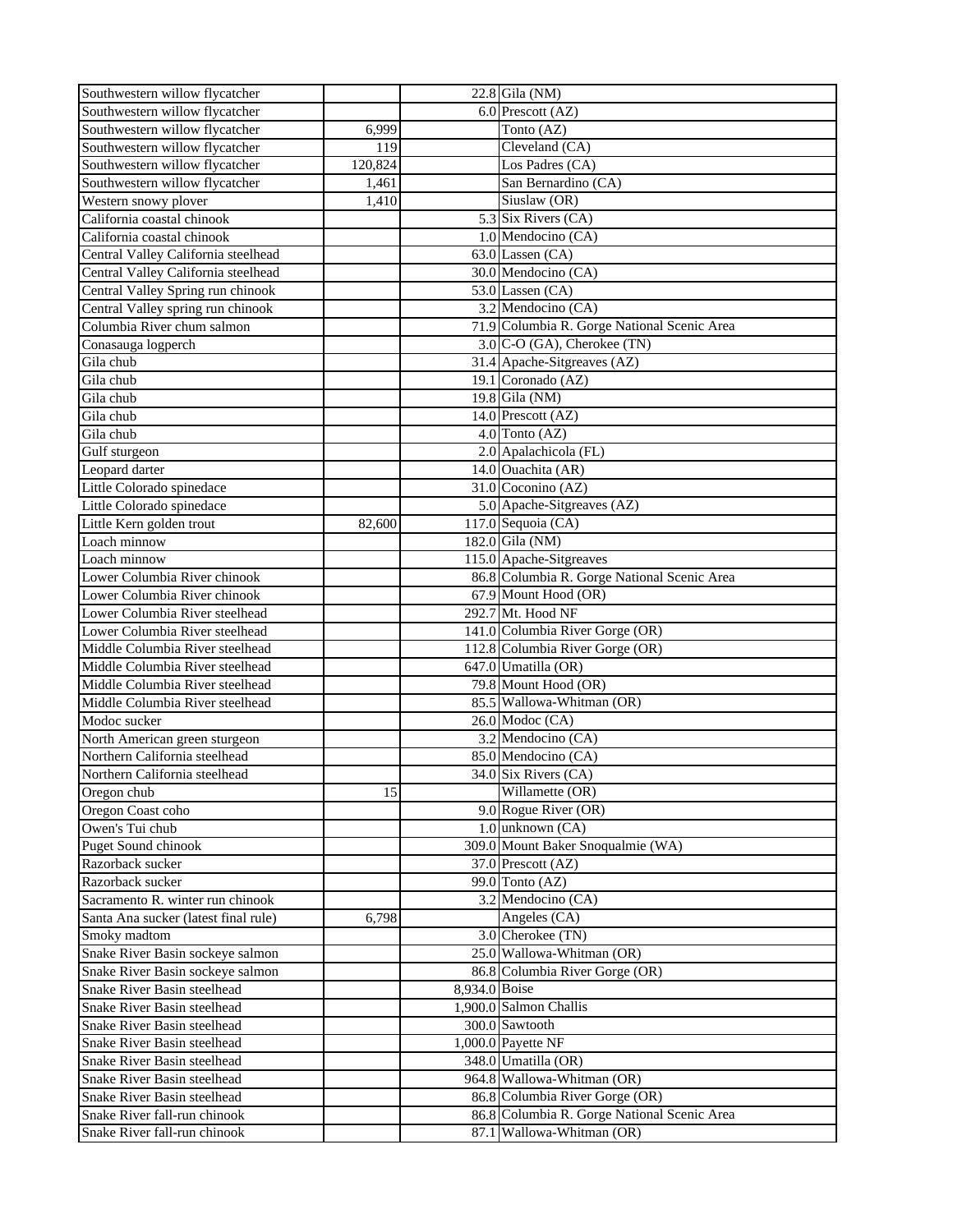| Snake River spring/summer-run chinook    |           | 300.0 Sawtooth                              |
|------------------------------------------|-----------|---------------------------------------------|
| Snake River spring/summer-run chinook    |           | 86.8 Columbia R. Gorge National Scenic Area |
| Snake River spring/summer-run chinook    |           | 339.2 Wallowa-Whitman (OR)                  |
| So. Oregon/No. California coho           |           | 814.0 Klamath (CA)                          |
| So. Oregon/No. California coho           |           | 100.0 Mendocino (CA)                        |
| So. Oregon/No. California coho           |           | 330.0 Six Rivers (CA)                       |
| So. Oregon/No. California coho           |           | 480.0 Shasta-Trinity (CA)                   |
| So. Oregon/No. California coho           |           | 637.0 Rogue River (OR)                      |
| Sonora chub                              |           | 6.3 Coronado (AZ)                           |
| South-central California Coast steelhead |           | 1,249.0 Los Padres $(CA)$                   |
| Southern California steelhead            |           | 200.0 Los Padres (CA)                       |
| Southern California steelhead            |           |                                             |
|                                          |           | 10.0 Cleveland (CA)                         |
| Spikedace                                |           | 33.2 Prescott (AZ)                          |
| Spikedace                                |           | 86.0 Gila (NM)                              |
| Upper Columbia River spring run chinook  |           | 93.9 Columbia R. Gorge National Scenic Area |
| Upper Columbia River steelhead           |           | 86.8 Columbia River Gorge (OR)              |
| Upper Willamette River chinook           |           | 79.1 Mount Hood (OR)                        |
| <b>Upper Willamette River chinook</b>    |           | 287.7 Willamette (OR)                       |
| <b>Upper Willamette River steelhead</b>  |           | 41.8 Willamette (OR)                        |
| Upper Willamette River steelhead         |           | 0.2 Mount Hood (OR)                         |
| Alabama Moccasinshell                    |           | $6*$ Cherokee $(TN)$                        |
| Conservancy fairy shrimp                 | 46,531    | Los Padres (CA)                             |
| Coosa moccasinshell                      |           | 6* Cherokee (TN)                            |
| Cumberland elktoe                        |           | 550.0 George Washington and Jefferson (VA)  |
| Cumberlandian combshell                  |           | 550* George Washington and Jefferson (VA)   |
| Fine-lined pocketbook                    |           | 6.0 Cherokee (TN)                           |
| Hine's emerald dragonfly                 | 423       | Mark Twain (MO)                             |
| Hine's emerald dragonfly                 | 12,963    | Hiawatha (MI)                               |
| Lauguna Mountains skipper                | 6,654     | Cleveland (CA)                              |
| Oregon silverspot butterfly              | 450       | Siuslaw (OR)                                |
| Ovate clubshell                          |           | 6* Cherokee (TN)                            |
| Oyster mussel                            |           | 550* George Washington and Jefferson (VA)   |
| Purple bean                              |           | 550* George Washington and Jefferson (VA)   |
| Quino checkerspot butterfly              | 171,605   | San Bernardino (CA)                         |
| Quino checkerspot butterfly              | 9,720     | San Bernardino (CA)                         |
| Quino checkerspot butterfly              | 1,748     | Cleveland (CA)                              |
| Rough rabbitsfoot                        |           | 550* George Washington and Jefferson (VA)   |
| Southern acornshell                      |           | 6* Cherokee (TN)                            |
| Southern clubshell                       |           | 6* Cherokee (TN)                            |
| Southern pigtoe                          |           | 6* Cherokee (TN)                            |
| Spruce-fir moss spider                   | 240       | NFS in North Carolina                       |
|                                          |           | 6* Cherokee (TN)                            |
| Triangular kidneyshell                   |           |                                             |
| Upland combshell                         |           | $6*$ Cherokee $(TN)$                        |
| Vernal pool fairy shrimp                 | 40,000    | Los Padres (CA)                             |
| Canada lynx                              | 2,100,000 | Flathead (MT)                               |
| Canada lynx                              | 2,125,931 | Superior (MN)                               |
| Mountain Graham red squirrel             | 2,000     | Coronado (AZ)                               |
| Peninsular bighorn sheep                 | 3,200     | San Bernardino (CA)                         |
| Peninsular bighorn sheep                 | 1,171     | San Bernardino (CA)                         |
| Preble's meadow jumping mouse            | 7,071     | 74.0 Arapaho-Roosevelt (CO)                 |
| Preble's meadow jumping mouse            | 2,802     | Pike - San Isabel (CO)                      |
| San Bernardino kangaroo rat              | 200       | San Bernardino (CA)                         |
| Sierra Nevada bighorn sheep              | 272,000   | Inyo (CA)                                   |
| Virginia big-eared bat                   | 1,000     | Monongahela (WV)                            |
| W. Great Lakes pop. gray wolf            | 2,010,424 | Superior (MN)                               |
| Acanthomintha ilicifolia                 | 549       | Cleveland (CA)                              |
| Allium munzii                            | 176       | Cleveland (CA)                              |
| Arenaria ursine                          | 1,309     | San Bernardino (CA)                         |
| Astragalus albens                        | 3,020     | San Bernardino (CA)                         |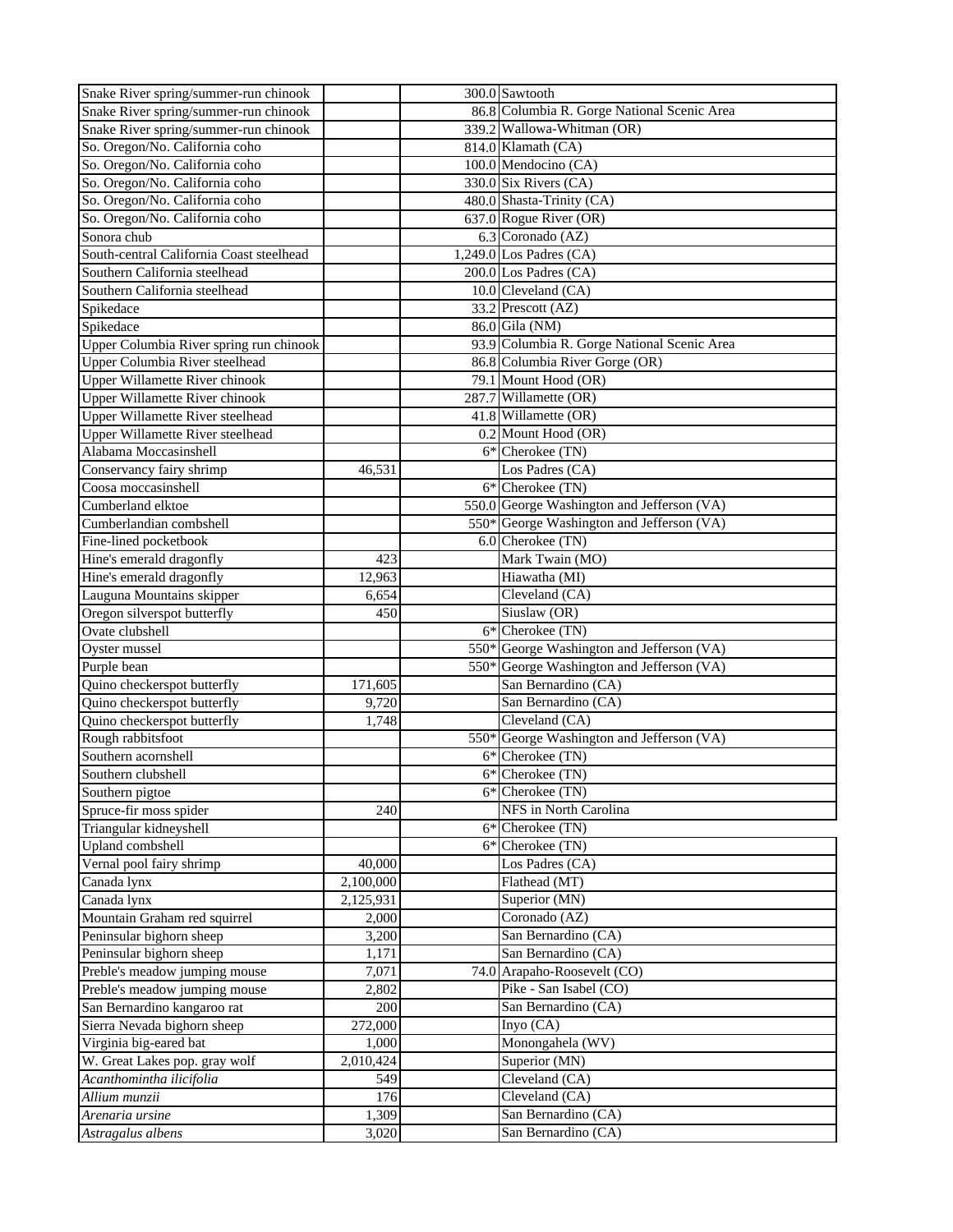| Astragalus montii                                                                | 65         |          | Manti-LaSal (UT)          |  |  |  |  |
|----------------------------------------------------------------------------------|------------|----------|---------------------------|--|--|--|--|
| Berberis nevinii (Mahonia)                                                       |            |          | Cleveland (CA)            |  |  |  |  |
| Brodiaea filifolia                                                               | 20         |          | Angeles (CA)              |  |  |  |  |
| Brodiaea filifolia                                                               | 249        |          | Cleveland (CA)            |  |  |  |  |
| Castilleja cinerea                                                               | 1,603      |          | San Bernardino (CA)       |  |  |  |  |
| Ceanothus ophiochilus                                                            | 203        |          | Cleveland (CA)            |  |  |  |  |
| Chlorogalum purpureum var. reductum                                              | 4,770      |          | Los Padres (CA)           |  |  |  |  |
| Eriogonum kennedyi austromontanum                                                | 872        |          | San Bernardino (CA)       |  |  |  |  |
| Eriogonum ovalifolium var. vineum                                                | 5,595      |          | San Bernardino (CA)       |  |  |  |  |
| Eriogonum parishii                                                               | 2,320      |          | San Bernardino (CA)       |  |  |  |  |
| Hudsonia montana                                                                 | 22         |          | Pisgah (NC)               |  |  |  |  |
| Lesquerella kingii ssp. bernardina                                               | 1,005      |          | San Bernardino (CA)       |  |  |  |  |
| Lilaeopsis schaffneriana ssp. recurva                                            |            |          | 9.0 Coronado (AZ)         |  |  |  |  |
| Lomatium cookii                                                                  | 40         |          | Rogue River-Siskiyou (OR) |  |  |  |  |
| Orcuttia tenuis                                                                  | 21,885     |          | Lassen (CA)               |  |  |  |  |
| Oxytheca parishii var. goodmaniana                                               | 2,590      |          | San Bernardino (CA)       |  |  |  |  |
| Poa atropurpurea                                                                 | 1,115      |          | Cleveland (CA)            |  |  |  |  |
| Poa atropurpurea                                                                 | 804        |          | San Bernardino (CA)       |  |  |  |  |
| Senecio franciscanus                                                             | 720        |          | Coconino (AZ)             |  |  |  |  |
| Sidalcea oregana var. calva                                                      | 2,280      |          | Wenatchee (WA)            |  |  |  |  |
| Taraxacum californicum                                                           | 1,344      |          | San Bernardino (CA)       |  |  |  |  |
| Tuctoria greenei                                                                 | 1,551      |          | Lassen $(CA)$             |  |  |  |  |
| <b>105 Different Species</b><br>Totals*                                          | 16,889,036 | 22,669.2 |                           |  |  |  |  |
|                                                                                  |            |          |                           |  |  |  |  |
| * Mexican Spotted Owl acres include some non-National Forest System land acres.  |            |          |                           |  |  |  |  |
| * Region 8 2004 mussel critical habitat designations include some non-NFS miles. |            |          |                           |  |  |  |  |
| * Marbled murrelet acres include a small portion on BLM lands.                   |            |          |                           |  |  |  |  |
|                                                                                  |            |          |                           |  |  |  |  |
|                                                                                  |            |          |                           |  |  |  |  |
|                                                                                  |            |          |                           |  |  |  |  |
|                                                                                  |            |          |                           |  |  |  |  |
|                                                                                  |            |          |                           |  |  |  |  |
|                                                                                  |            |          |                           |  |  |  |  |
|                                                                                  |            |          |                           |  |  |  |  |
|                                                                                  |            |          |                           |  |  |  |  |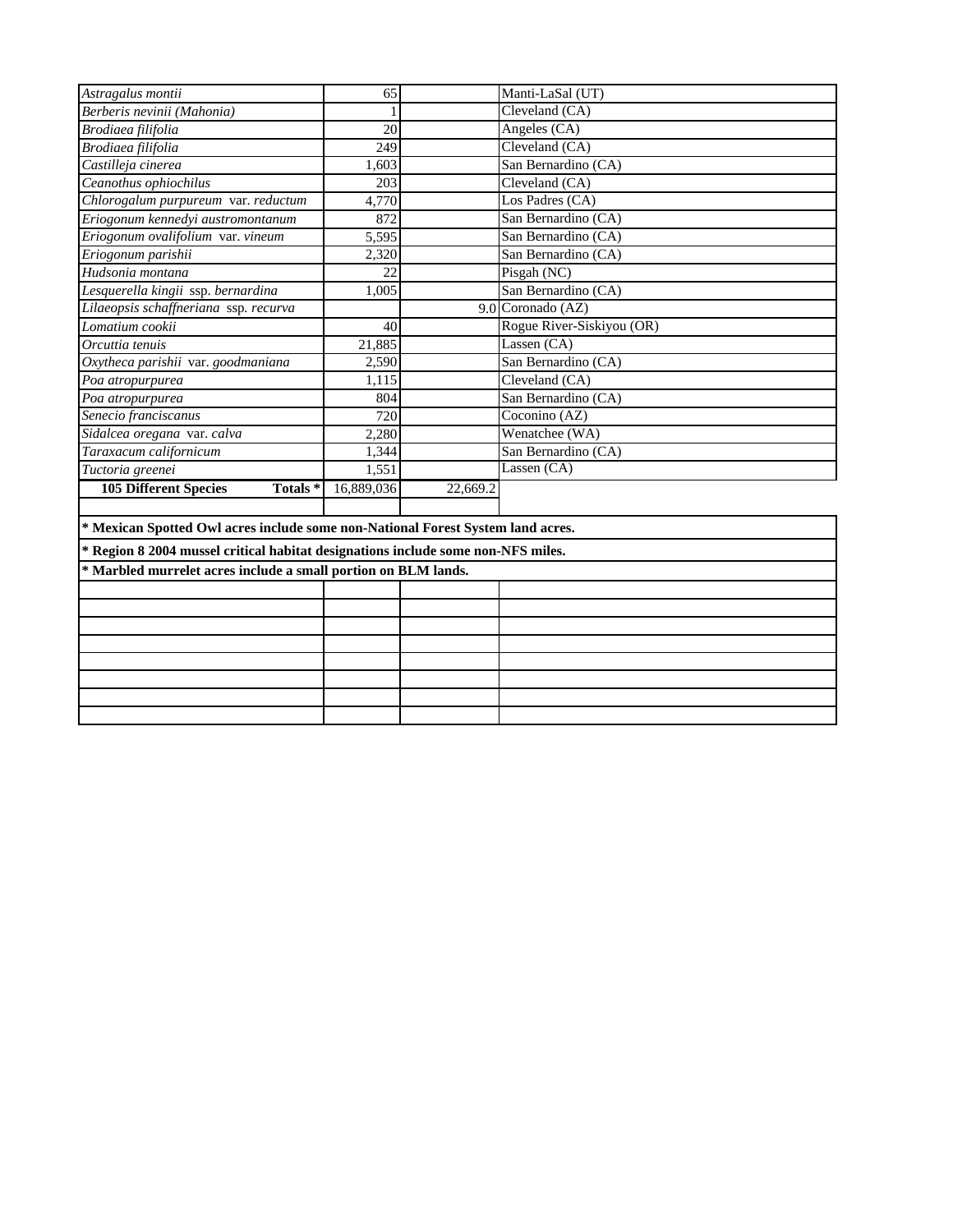## **Appendix D: Candidate Species On or Suspected to Occur on NFS Lands as of 11/18/2010**

| <b>Common name</b>                            | <b>Scientific Name</b>                     | <b>Major Group</b> | <b>Sub-group</b>        |
|-----------------------------------------------|--------------------------------------------|--------------------|-------------------------|
| Taylor's checkerspot                          | Euphrydryas editha taylori                 | Invertebrate       | Insects                 |
| Dakota skipper                                | Hesperia dacotae                           | Invertebrate       | Insects                 |
| Stephan's rifle beetle                        | Heterelmis stephani                        | Invertebrate       | Insects                 |
| Mardon skipper                                | Polites mardon                             | Invertebrate       | Insects                 |
| Spectaclecase                                 | Cumberlandia monodonta                     | Invertebrate       | <b>Molluscs</b>         |
| Sheepnose                                     | Plethobasus cyphyus                        | Invertebrate       | <b>Molluscs</b>         |
| Slabside pearlymussel                         | Pleuronaia dolabelloides                   | Invertebrate       | <b>Molluscs</b>         |
| Rabbitsfoot                                   | Quadrula cylindrica cylindrica             | Invertebrate       | Molluscs                |
| Gila springsnail                              | Pyrgulopsis gilae                          | Invertebrate       | Snails                  |
| Page springsnail                              | Pyrgulopsis morrisoni                      | Invertebrate       | Snails                  |
| New Mexico hot springsnail                    | Pyrgulopsis thermalis                      | Invertebrate       | Snails                  |
| Huachuca springsnail                          | Pyrgulopsis thompsoni                      | Invertebrate       | Snails                  |
| Three forks springsnail                       | Pyrgulopsis trivialis                      | Invertebrate       | Snails                  |
| Ramshaw Meadows sand-verbena                  | Abronia alpina                             | Plant              | <b>Flowering Plants</b> |
| Northern wormwood                             | Artemisia campestris var. wormskioldii     | Plant              | <b>Flowering Plants</b> |
| Siskiyou mariposa lily                        | Calochortus persistens                     | Plant              | <b>Flowering Plants</b> |
| Christ's Indian paintbrush                    | Castilleja christii                        | Plant              | <b>Flowering Plants</b> |
| San Fernando Valley spineflower               | Chorizanthe parryi var. fernandina         | Plant              | <b>Flowering Plants</b> |
| Wright's marsh thistle                        | Cirsium wrightii                           | Plant              | <b>Flowering Plants</b> |
| Neches River rosemallow                       | Hibiscus dasycalyx                         | Plant              | <b>Flowering Plants</b> |
| Webber's ivesia                               | Ivesia webberi                             | Plant              | <b>Flowering Plants</b> |
| Fleshyfruit gladecress                        | Leavenworthia crassa                       | Plant              | <b>Flowering Plants</b> |
| Texas golden gladecress                       | Leavenworthia texana                       | Plant              | <b>Flowering Plants</b> |
| Globe bladderpod                              | Lesquerella globosa                        | Plant              | <b>Flowering Plants</b> |
| Fickeisen plains cactus                       | Pediocactus peeblesianus var. fickeiseniae | Plant              | <b>Flowering Plants</b> |
| White fringeless orchid                       | Platanthera integrilabia                   | Plant              | <b>Flowering Plants</b> |
| Tahoe yellow cress                            | Rorippa subumbellata                       | Plant              | <b>Flowering Plants</b> |
| Georgia aster                                 | Symphyotrichum georgianum                  | Plant              | <b>Flowering Plants</b> |
| Yosemite toad                                 | <b>Bufo</b> canorus                        | Vertebrate         | Amphibian               |
| Ozark hellbender                              | Cryptobranchus alleghaniensis bishop       | Vertebrate         | Amphibian               |
| Arizona tree frog (Huachuca/Canelo Hills DPS) | Hyla wrightorum                            | Vertebrate         | Amphibian               |
| <b>Black warrior waterdog</b>                 | Necturus alabamensis                       | Vertebrate         | Amphibian               |
| Jemez mountain salamander                     | Plethodon neomexicanus                     | Vertebrate         | Amphibian               |
| Columbia spotted frog (Great Basin DPS)       | Rana luteiventris                          | Vertebrate         | Amphibian               |
| Mountain yellow-legged frog                   | Rana muscosa                               | Vertebrate         | Amphibian               |
| Oregon spotted frog                           | Rana pretiosa                              | Vertebrate         | Amphibian               |
| Kittletz's murrelet                           | <b>Brachyramphus brevirostris</b>          | Vertebrate         | <b>Bird</b>             |
| Gunnison sage-grouse                          | Centrocerus minimus                        | Vertebrate         | Bird                    |
| Greater sage-grouse (entire)                  | Centrocercus urophasianus                  | Vertebrate         | Bird                    |
| Greater sage-grouse (bi-state DPS)            | Centrocercus urophasianus                  | Vertebrate         | Bird                    |
| Yellow-headed cuckoo (Western U.S. DPS)       | Coccyzus americanus                        | Vertebrate         | Bird                    |
| Elfin woods warbler                           | Dendroica angelae                          | Vertebrate         | Bird                    |
| Lesser prairie chicken                        | Tympanuchus pallidicinctus                 | Vertebrate         | Bird                    |
| Atlantic sturgeon                             | Acipenser oxyrhinchus oxyrhinchus          | Vertebrate         | Fish                    |
| Alabama shad                                  | Alosa alabamae                             | Vertebrate         | Fish                    |
| Zuni bluehead sucker                          | Catostomus discobolus jarrovii             | Vertebrate         | Fish                    |
| Cumberland darter                             | Etheostoma susanae                         | Vertebrate         | Fish                    |
| Headwater chub                                | Gila nigra                                 | Vertebrate         | Fish                    |
| Roundtail chub                                | Gila robusta                               | Vertebrate         | Fish                    |
| Rio Grande cutthroat trout                    | Oncorhynchus clarkii virginalis            | Vertebrate         | Fish                    |
| Artic grayling                                | Thymallus articus                          | Vertebrate         | Fish                    |
|                                               |                                            |                    |                         |
| Gunnison's prairie dog (Montane population)   | Cynomys gunnisoni pop. 1                   | Vertebrate         | Mammal                  |
| Canada lynx (NM)                              | Lynx canadensis                            | Vertebrate         | Mammal                  |